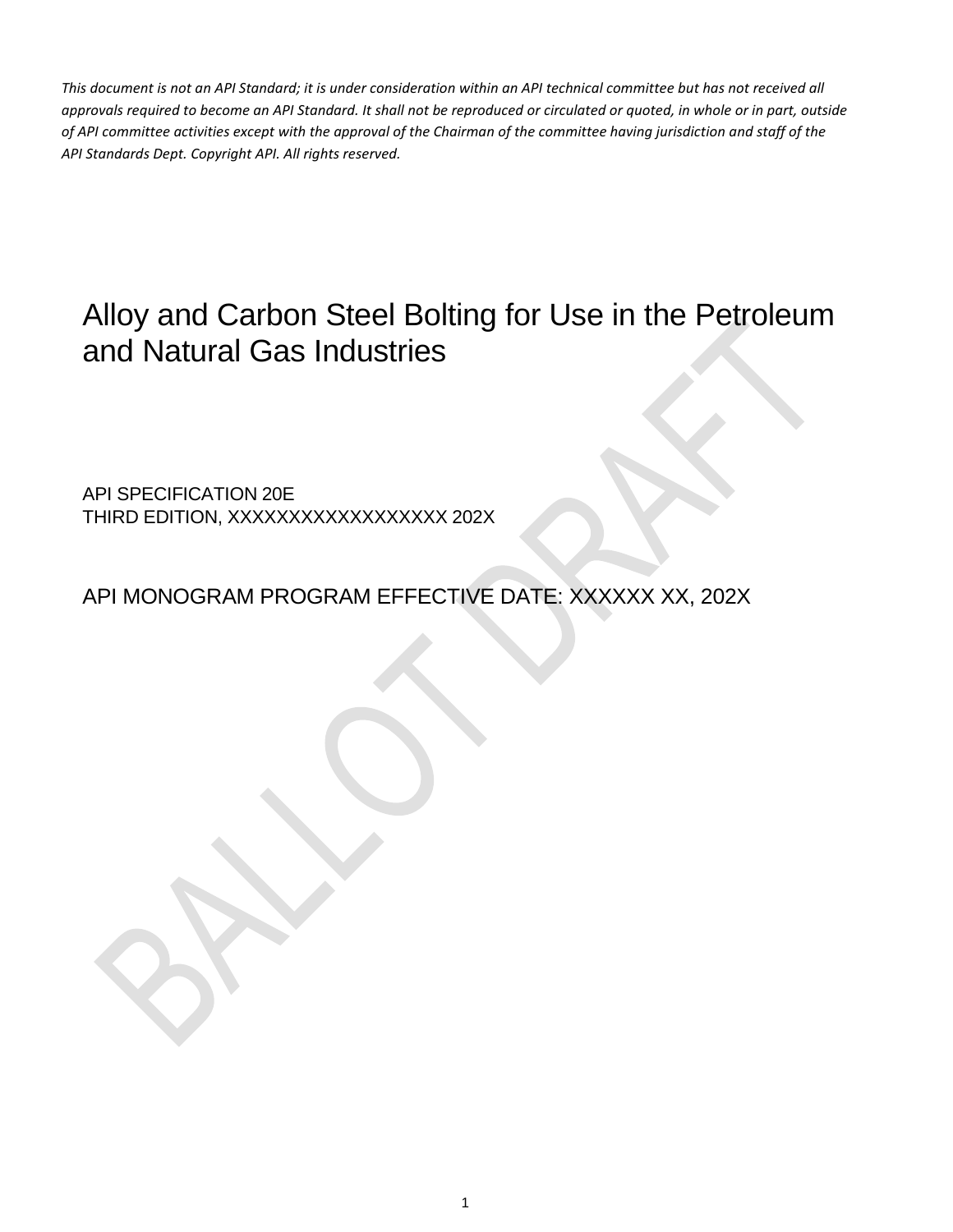## **Introduction**

This specification is the result of updating requirements from API 20E, Second Edition. API 20E, Third Edition was developed based on input from the API 20E Task Group of technical experts. The technical revisions have been made to accommodate the needs of industry to move this specification to a higher level of service to the petroleum and natural gas industry.

Highlights of some of the significant changes between the second and third editions include:

- metric equivalencies for thread descriptions have been added
- essential variables were identified and added

— labs performing qualification lot testing for all BSLs and final acceptance testing of BSL-2 and BSL-3 product are now required to be ISO 17025 accredited by an authorized entity

- grade 2H and 2HM nuts have been limited to BSL-1 applications
- grade B23 and B24 bolting has been restricted to classes 3, 4, & 5
- supplier audit frequencies have been defined
- triennial verification of incoming raw material using defined testing criteria is now required
- API 20H and 20N have been added as acceptable furnace qualification methodologies
- ASTM A1100 has been added as an acceptable induction heating process qualification methodology
- coating and plating processes have been identified as critical and will require validation per API Q1

— ASTM F519 testing has been replaced with ASTM F606 section 7 testing, as the method to verify that a plating process does not cause internal hydrogen embrittlement

— a maximum yield strength limit of 135 ksi has been imposed for BSL-2 and BSL-3

- NDE processes conforming with API 20D
- guidance for the allowance of oversizing of internal threads
- oversized nuts are required to be stamped with an "O" for purposes of identification
- final documentation to include copies of the original bolting manufacturer's test reports
- use of the heat number as the manufacturing lot number has been prohibited
- minimum manufacturing facility requirements have been added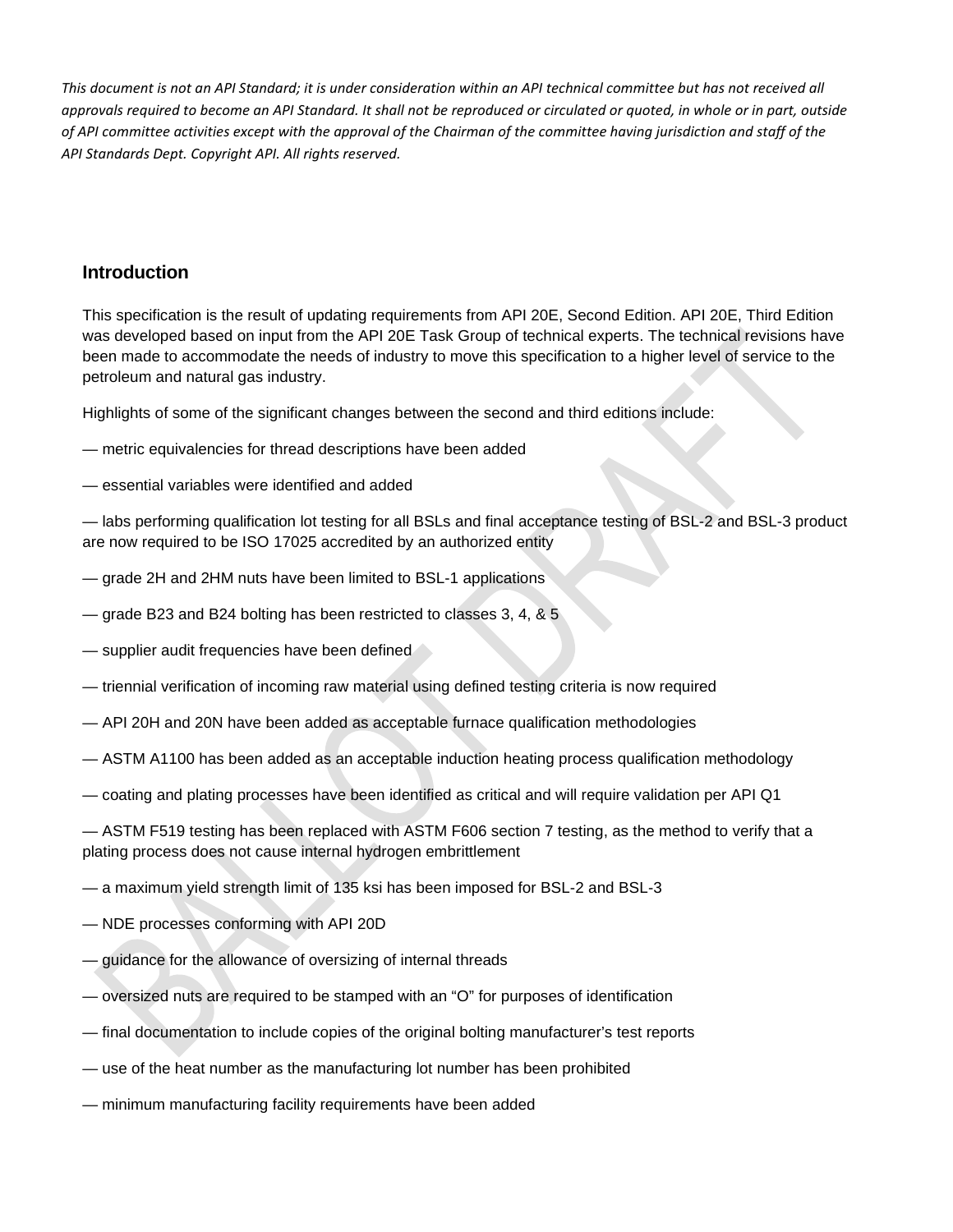## Alloy and Carbon Steel Bolting for Use in the Petroleum and Natural Gas Industries

## **1 Scope**

#### **1.1 Purpose**

This standard specifies requirements for the qualification, production, and documentation of alloy and carbon steel bolting used in the petroleum and natural gas industries.

## **1.2 Applicability**

This standard applies when required by an applicable API equipment standard or otherwise specified as a requirement for conformance.

#### **1.3 Bolting Specification Levels**

This standard establishes requirements for three bolting specification levels (BSLs). These three BSL designations define different levels of technical, quality, and qualification requirements, BSL-1, BSL-2, and BSL-3. The BSLs are numbered in increasing levels of requirements in order to reflect increasing technical, quality, and qualification criteria.

## **1.4 Bolting Types**

This standard covers the following finished product forms, grouped according to the processes, and sizes for qualification purposes:

- a) machined studs;
- b) machined bolts, screws, and nuts;
- c) cold formed bolts, screws, and nuts with cut or cold formed threads (BSL-1 only);
- d) hot formed bolts and screws <1.5 in. (M36) nominal diameter;
- e) hot formed bolts and screws ≥1.5 in. (M36) nominal diameter;
- f) roll threaded studs, bolts, and screws <1.5 in. (M36) diameter;
- g) roll threaded studs, bolts, and screws ≥1.5 in. (M36) diameter;
- h) hot formed nuts <1.5 in. (M36) nominal diameter;
- i) hot formed nuts ≥1.5 in. (M36) nominal diameter.

NOTE Alternate geometry bolting manufactured in accordance with this specification may be specified by the purchaser, provided the bolting can be classified under one of the categories above.

## **2 Normative References**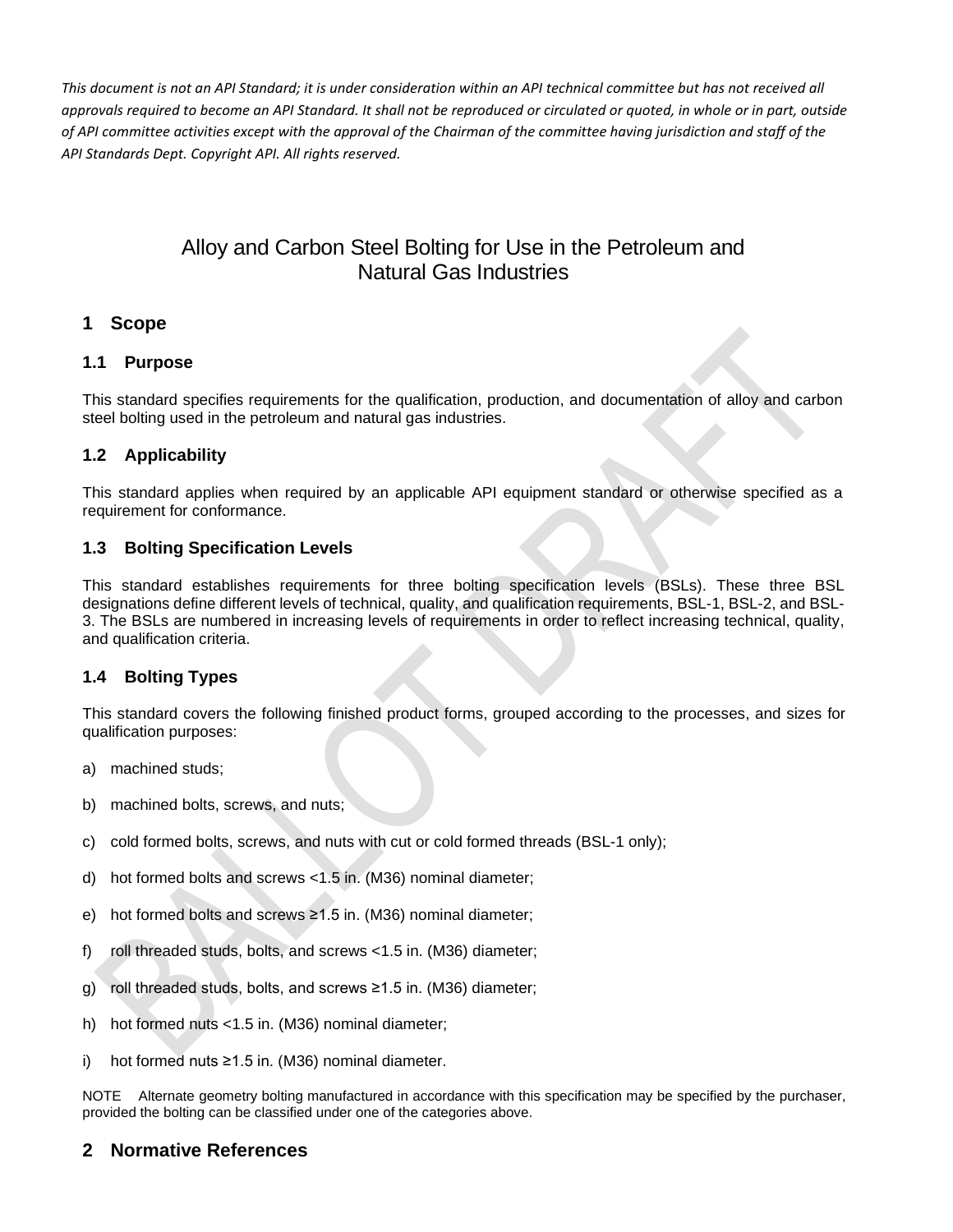The following documents are referred to in the text in such a way that some or all of their content constitutes requirements of this document. For dated references, only the edition cited applies. For undated references, the latest edition of the referenced document (including any addenda) applies.

API Specification Q1, *Specification for Quality Management System Requirements for Manufacturing Organizations for the Petroleum and Natural Gas Industry*

API 6A. *Specification for Wellhead and Christmas Tree Equipment*

API 6HT, 2nd Edition, *Heat Treatment and Testing of Carbon and Low Alloy Steel Large Cross Section and Critical Section Components*

API 20B, *Open Die Shaped Forgings for Use in the Petroleum and Natural Gas Industry*

API 20D*, Qualification of Nondestructive Examination Services for Equipment Used in the Petroleum and Natural Gas Industry*

ANSI/ASQ Z1.4, *Sampling Procedures and Tables for Inspection by Attributes*

ASTM [1](#page-3-0) A29/A29M, *Standard Specification for General Requirements for Steel Bars, Carbon and Alloy, Hot-Wrought*

ASTM A193/A193M, *Standard Specification for Alloy-Steel and Stainless Steel Bolting Materials for High Temperature or High Pressure Service and Other Special Purpose Applications*

ASTM A194/A194M, *Standard Specification for Carbon Steel, Alloy Steel, and Stainless Steel Nuts for Bolts for High Pressure or High Temperature Service or Both*

ASTM A320/A320M, *Standard Specification for Alloy-Steel and Stainless Steel Bolting Materials for Low Temperature Service*

ASTM A370, *Standard Test Method and Definitions for Mechanical Testing of Steel Products*

ASTM A540/A540M, *Standard Specification for Alloy Steel Bolting for Special Applications*

ASTM A751, *Standard Test Methods, Practices, and Terminology for Chemical Analysis of Steel Products*

ASTM A941, *Standard Terminology Relating to Steel, Stainless Steel, Related Alloys and Ferroalloys*

ASTM A962/A962M-22, *Standard Specification for Common Requirements for Steel Fasteners or Fastener Materials, or Both, Intended for Use at Any Temperature from Cryogenic to the Creep Range*

ASTM A1100, *Standard Guide for Qualification and Control of Induction Heat Treating*

ASTM B850-98 (2015), *Standard Guide for Post-Coating Treatments of Steel for Reducing the Risk of Hydrogen Embrittlement*

ASTM E10, *Standard Test Method for Brinell Hardness of Metallic Materials* 

ASTM E18, *Standard Test Method for Rockwell Hardness of Metallic Materials* 

ASTM E45, *Standard Test Method for Determining the Inclusion Content of Steel*

<span id="page-3-0"></span><sup>&</sup>lt;sup>1</sup> ASTM International, 100 Barr Harbor Drive, West Conshohocken, Pennsylvania 19428, [www.astm.org.](http://www.astm.org/)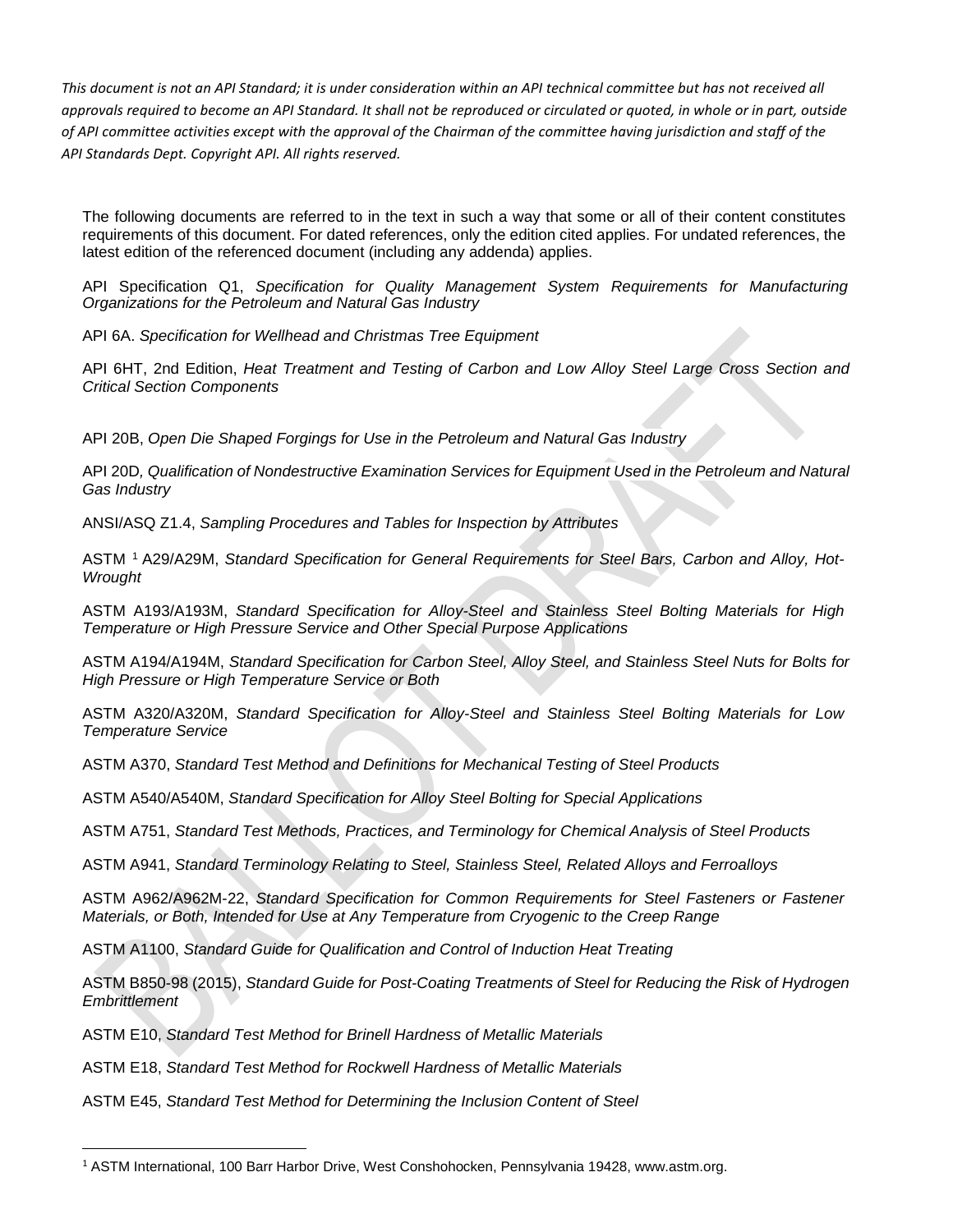ASTM E112, *Standard Test Method for Determining Average Grain Size*

ASTM E140, *Standard Hardness Conversion Tables for Metals Relationship Among Brinell Hardness, Vickers Hardness, Rockwell Hardness, Superficial Hardness, Knoop Hardness, Scleroscope Hardness, and Leeb Hardness*

ASTM E381, *Standard Method of Macroetch Testing Steel Bars, Billets, Blooms, and Forgings*

ASTM E384, *Standard Test Method for Microindentation Hardness of Materials*

ASTM F606/F606M-19, *Standard Test Methods for Determining the Mechanical Properties of Externally and Internally Threaded Fasteners, Washers, Direct Tension Indicators, and Rivets*

ASTM F1470-12, *Standard Practice for Fastener Sampling for Specified Mechanical Properties and Performance Inspection*

ANSI/ASME B1.1, *Unified Inch Screw Threads (UN and UNR Thread Form)*

ISO 17020 [2](#page-4-0), *Conformity assessment – Requirements for the operation of various types of bodies performing inspection*

ISO 17025, *General Requirements for the Competence of Testing and Calibration Laboratories*

SAE AMS2750 [3](#page-4-1)*, Pyrometry*

SAE AMSH6875, *Heat Treatment of Steel Raw Materials*

## **3 Terms, Definitions, and Abbreviations**

#### **3.1 Terms and Definitions**

For the purposes of this document, the following terms and definitions apply.

#### **3.1.1**

#### **banding**

The separation of one or more phases or constituents in a two-phase or multiphase microstructure, or of segregated regions in a single phase or constituent microstructure, into distinct layers parallel to the deformation axis due to elongation of microsegregation.

#### **3.1.2**

#### **bolting**

All-thread studs, tap-end studs, double-ended studs, headed bolts, cap screws, screws, and nuts.

#### **3.1.3**

#### **bolting manufacturer**

An organization qualified for the production and marking of this bolting, who through the use of manufacturing equipment and processes appropriate for the bolting product form, transforms raw material into finished bolting and marks the bolting as meeting the specification.

#### **3.1.4**

<span id="page-4-0"></span><sup>2</sup> International Organization for Standardization, Chemin de Blandonnet 8, CP 401, 1214 Vernier, Geneva, Switzerland, [www.iso.org.](http://www.iso.org/)

<span id="page-4-1"></span><sup>3</sup> SAE International, 400 Commonwealth Drive, Warrendale, Pennsylvania 15096, [www.sae.org.](http://www.sae.org/)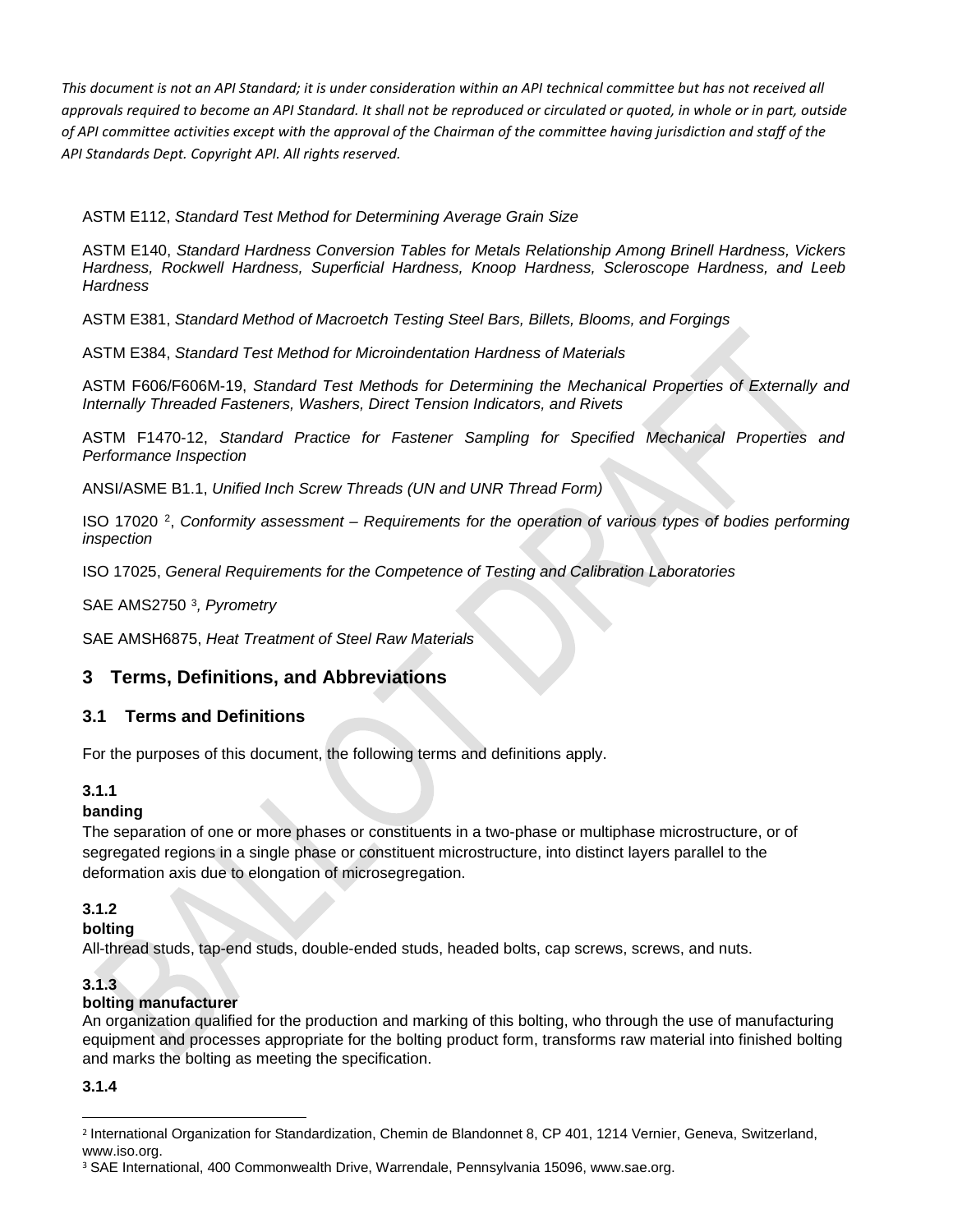#### **cold formed bolts, screws, and nuts**

Parts formed through the mechanical cold (at a temperature below the recrystallization temperature) up-setting of wire, rod, or bar in order to generate the bolt or screw head (cold heading) or the configuration of the nut.

#### **3.1.5**

#### **final quality heat treatment**

The final heat treatment, inclusive of stress relieving, in the manufacturing process of bolting.

NOTE This definition does not extend to coating/plating curing or baking operations.

#### **3.1.6**

#### **hard banding**

A banded microstructure which exhibits a white, featureless phase when examined using etchants such as various nital solutions. These white, featureless bands have extremely high hardness levels (typically > 100HK difference from adjacent bands) due to microsegregation.

#### **3.1.7**

#### **heat**

Material originating from a final melt, or for remelted alloys, the raw material originating from a single remelted ingot.

#### **3.1.8**

#### **heat treatment lot**

- a) Batch furnace: bolting or raw material of a single heat and diameter, heat treated together as a single austenitizing, quenching, tempering, and stress-relieving charge.
- b) Continuous furnace: bolting or raw material of a single heat and diameter heat treated without interruption in a continuous charge (see 5.7.1).

#### **3.1.9**

#### **hot formed bolts, screws, and nuts**

Parts formed through the mechanical hot (at a temperature above the recrystallization temperature) up-setting of wire, rod, or bar in order to generate the bolt or screw head (hot heading) or the configuration of the nut.

#### **3.1.10**

#### **machined bolts, screws and nuts**

Parts manufactured by machining from raw material to generate the bolt, screw head, or the configuration of the nut.

#### **3.1.11**

#### **manufacturing process specification**

#### **MPS**

A written document describing the complete production sequence and method.

NOTE Manufacturing process specification is usually proprietary by manufacturer and not for general publication but is available for review by customers or authorized third parties.

#### **3.1.12**

#### **nominal diameter**

The bolting thread size, as referred to in the description of the bolting.

NOTE: For example, the nominal diameter of a  $\frac{3}{4}$ "-10 bolt is  $\frac{3}{4}$ "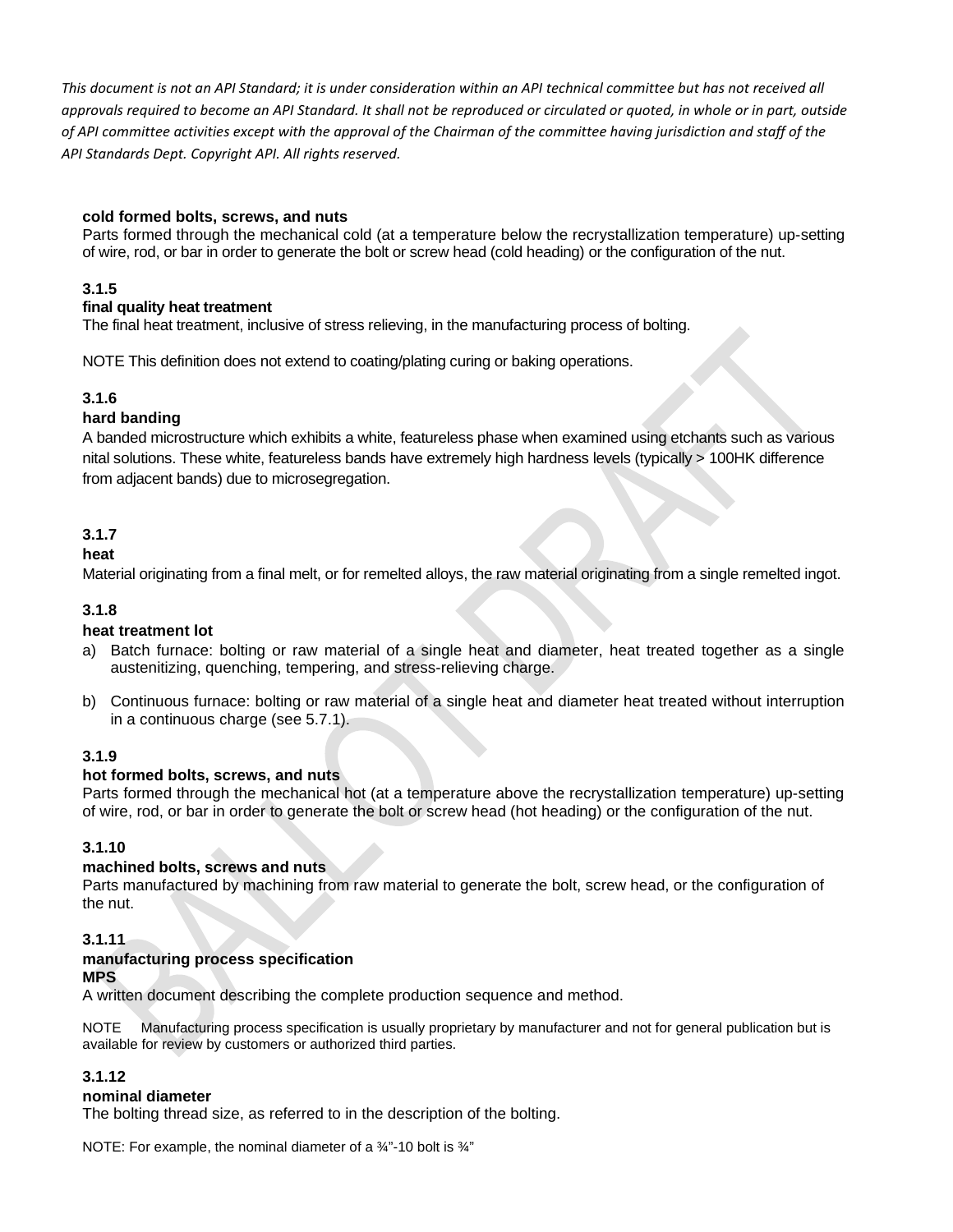#### **3.1.13**

#### **production lot**

Bolting of a single nominal diameter and grade made from the same heat treatment lot.

#### **3.1.14**

#### **raw material**

Bar, coil, rod, or wire used to manufacture bolting.

#### **3.1.15**

#### **raw material manufacturer**

The steel mill or forging supplier of raw material used to produce qualified bolting.

NOTE A distributor is not considered a raw material manufacturer.

#### **3.1.16**

#### **supplier**

A provider of subcontracted products or services associated with the essential variables of this specification.

NOTE Suppliers do not include the raw material manufacturer.

#### **3.1.17**

#### **technical authority**

A competent and technically qualified person or organization with the expertise, skills, and experience regarding quality and manufacturing processes necessary to perform the required verification(s).

NOTE Technical authority may also be considered a Subject Matter Expert (SME).

#### **3.1.18**

#### **wrought structure**

Structure that contains no cast dendritic elements.

#### **3.2 Abbreviations**

- BSL bolting specification level
- MPS manufacturing process specification
- NDE nondestructive examination
- UNS Unified Numbering System
- TUS **Temperature Uniformity Survey**

## **4 Qualification Bolting**

#### **4.1 General**

**4.1.1** The manufacturer shall have a quality management system that meets or exceeds the requirements of API Q1.

**4.1.2** The manufacturer may qualify to one or more of the nine bolting types listed in 1.4 and to one or more of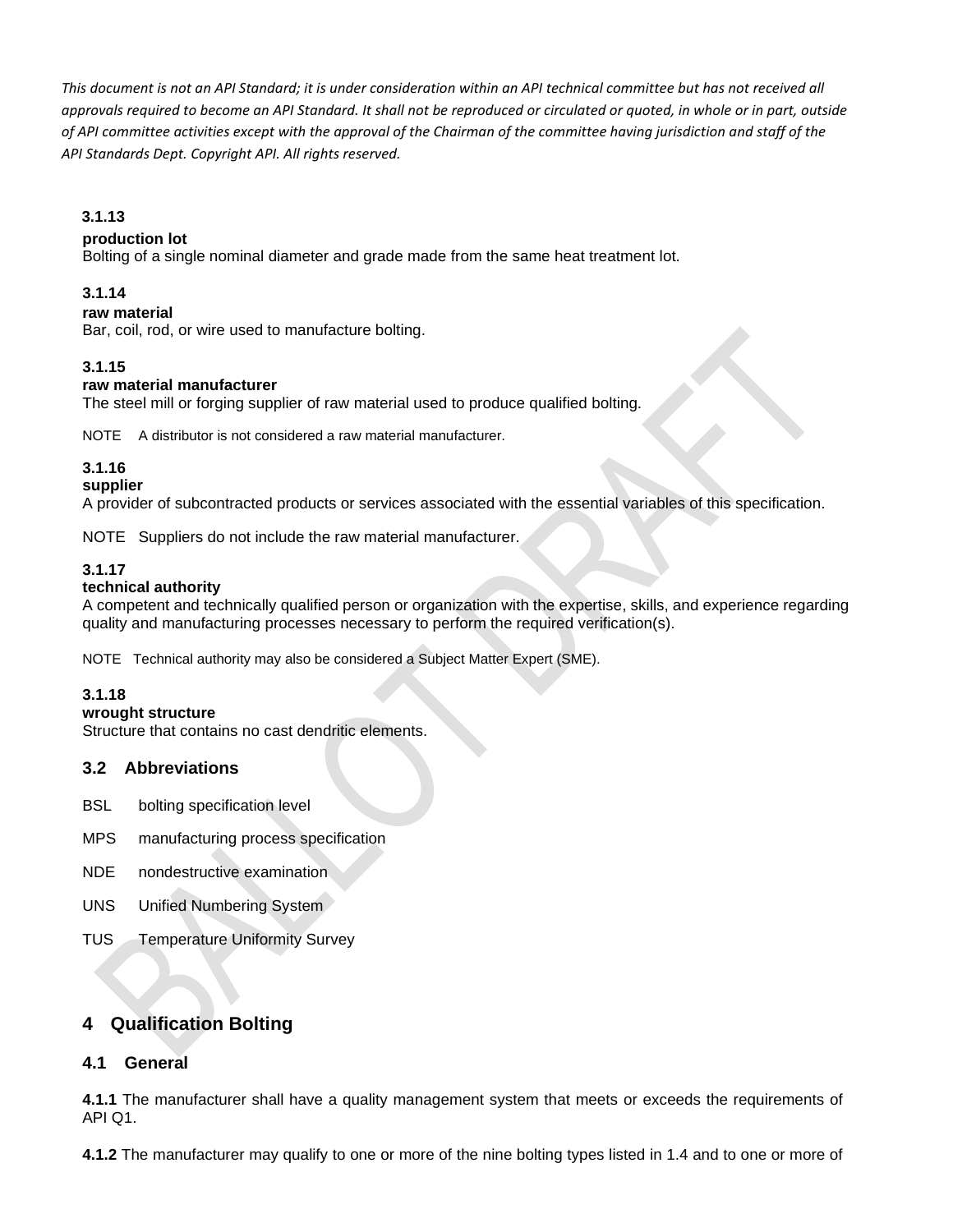the three BSLs.

**4.1.3** Qualification to a higher BSL shall qualify to a lower BSL.

**4.1.4** The process control activities associated with the manufacturing of bolting shall be as identified in Table 1 for each manufacturing site. The manufacturer shall maintain equipment and personnel to ensure conformance to the requirements listed in Table 1 for all activities performed by the manufacturer.

|                                 | Performed by:               |                           |                        |  |  |  |
|---------------------------------|-----------------------------|---------------------------|------------------------|--|--|--|
| <b>Process Control Activity</b> | <b>Bolting Manufacturer</b> | <b>Outsourced - BSL-1</b> | Outsourced - BSL-2 & 3 |  |  |  |
| Receiving inspection            | х                           | Not Permitted             | Not Permitted          |  |  |  |
| Forging                         | Χ                           | X                         | X                      |  |  |  |
| Heat treating                   | X                           | X                         | X                      |  |  |  |
| Rough machining                 | X                           | X                         | Χ                      |  |  |  |
| Final machining                 | X                           | X                         | Not Permitted          |  |  |  |
| Threading cutting and rolling   | X                           | X                         | Not Permitted          |  |  |  |
| Tensile and impact testing      | X                           | X                         | х                      |  |  |  |
| Metallography                   | X                           | X                         | X                      |  |  |  |
| Chemical analysis               | X                           | $\mathsf{X}^+$            | X                      |  |  |  |
| Hardness testing                | X                           | X                         | X                      |  |  |  |
| NDE surface                     | $\mathsf{X}$                | X                         | X                      |  |  |  |
| <b>NDE</b> volumetric           | X                           | X                         | X                      |  |  |  |
| Marking                         | X                           | Not Permitted             | Not Permitted          |  |  |  |
| Coating                         | X                           | X                         | x                      |  |  |  |
| Final inspection                | X                           | Not Permitted             | Not Permitted          |  |  |  |
|                                 |                             |                           |                        |  |  |  |

#### **Table 1—Process Control Requirements**

**4.1.5** Bolting shall be produced from raw material procured from a qualified supplier as defined in Section 4.7 and manufactured in accordance with an applicable manufacturing process specification (MPS) from a bolting material grade listed in Section 4.4. The MPS shall address all of the processes that contain essential variables as listed in Section 4.2.

**4.1.6** If no products of a qualified bolting type listed in Section 1.4 are manufactured to a qualified MPS within 5 years of the previous qualification or manufacturing of that bolting type, requalification shall be required prior to manufacturing the given bolting type. Additionally, if any changes are made to the essential variables associated with a bolting manufacturing process, requalification shall be required.

**4.1.7** The manufacturer shall retain and have available an MPS (see 5.2) and qualification records (see 4.6) for each bolting type qualified. The qualification records shall show all of the products, processes, and sizes qualified in addition to all of the results of tests and inspections required per Table 3.

## **4.2 Essential Variables**

For final product manufacturing, raw material manufacturer, and supplier qualifications to remain valid, all production shall be within the essential variables listed in Table 2. Changes to any of the parameters in Table 2,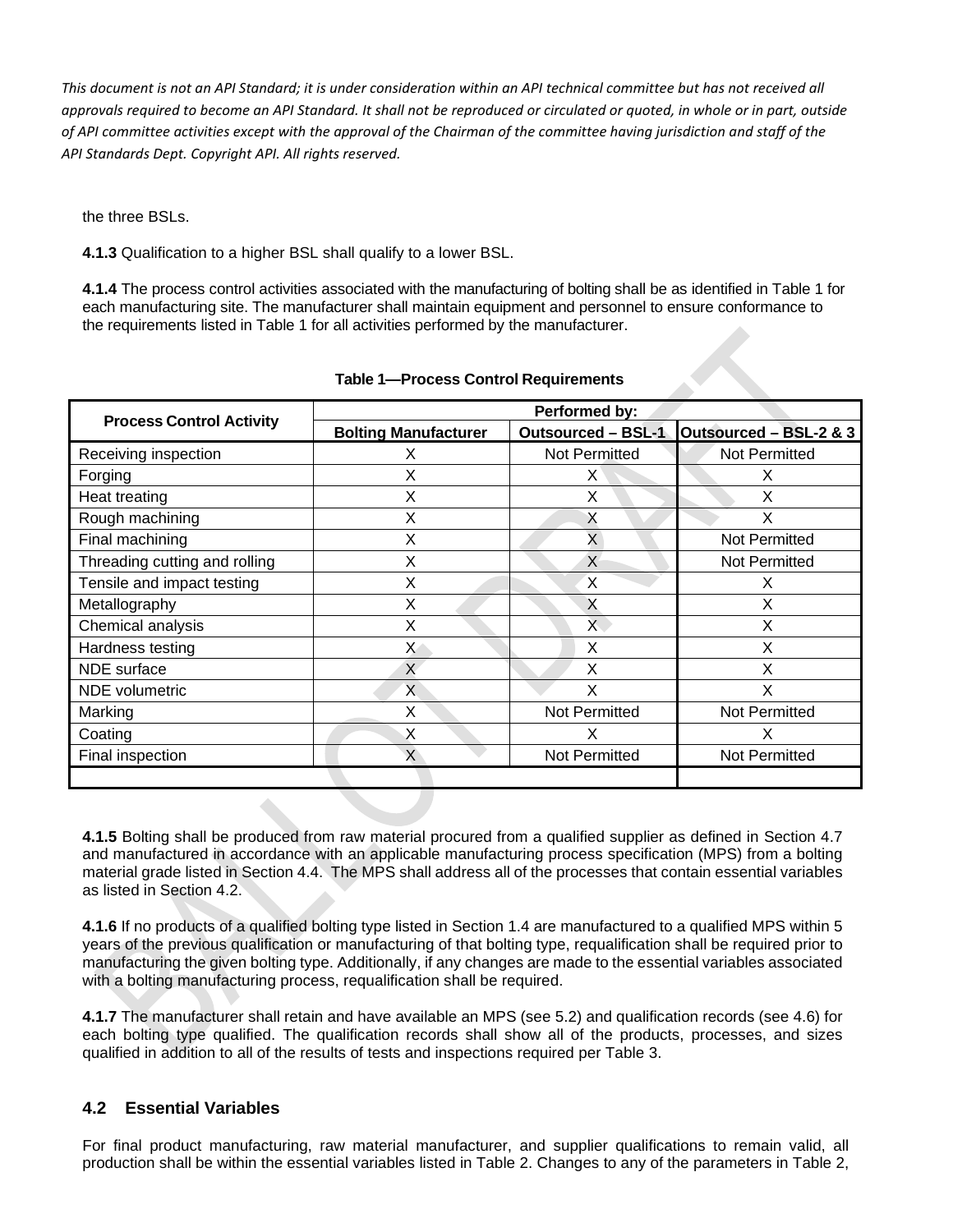outside of the limits defined in the applicable MPS or procedure, requires verification or validation of the changed essential variable in accordance with the requirements of API Q1. The verification or validation shall demonstrate the ability of these processes to achieve specified requirements. The manufacturer shall have a procedure for control of changes to the essential variables and shall retain and have available, records of these verifications or validation*s*. Essential variables for each BSL are identified with an "X" in the applicable column.

| <b>Process</b>        | <b>Essential Variable</b> |                                                                                                          |   | <b>BSL-2</b>   | <b>BSL-3</b> |
|-----------------------|---------------------------|----------------------------------------------------------------------------------------------------------|---|----------------|--------------|
|                       | a                         | Change to the casting process<br>(bottom pour ingot to<br>continuous cast or vice versa)                 |   | $\mathsf{X}$   |              |
|                       | b                         | Change to the pouring<br>practice                                                                        |   | $\overline{X}$ | X            |
|                       | C                         | Change to the chemical<br>composition                                                                    |   | Χ              | X            |
| <b>Raw Material</b>   | d                         | Change in acceptance criteria<br>for metallurgical testing                                               |   | Χ              | X            |
|                       | e                         | Change to the melting practice                                                                           |   | X              | X            |
|                       | f                         | Change to the forming method                                                                             |   | X              | X            |
|                       | g                         | Change in the raw material<br>manufacturer or raw material<br>manufacturer location (steel<br>mill) a, b | X | X              | X            |
|                       | h.                        | Change in the type of forging<br>equipment                                                               |   | X              | X            |
|                       |                           | Change in the method of<br>heating                                                                       |   | X              | X            |
| Forging               |                           | Change in the temperature<br>monitoring method                                                           |   | X              | X            |
|                       | $\mathsf{k}$              | Reduction in the minimum<br>forging capacity                                                             |   | X              | X            |
|                       |                           | Change to the forging location<br>a.b                                                                    | Χ | X              | X            |
|                       | m                         | Change in time and<br>temperature parameters                                                             |   | X              | X            |
| <b>Heat Treatment</b> | n.                        | Change in equipment type<br>(e.g., continuous to batch,<br>gas-fired, electric)                          |   | Χ              | X            |
|                       | $\Omega$                  | Change in type or location of<br>furnace temperature<br>monitoring equipment                             |   | X              | X            |
|                       | р                         | Change in cooling methods or<br>media                                                                    |   | $\mathsf X$    | X            |

#### **Table 2 - Limits of Changes to Essential Variables**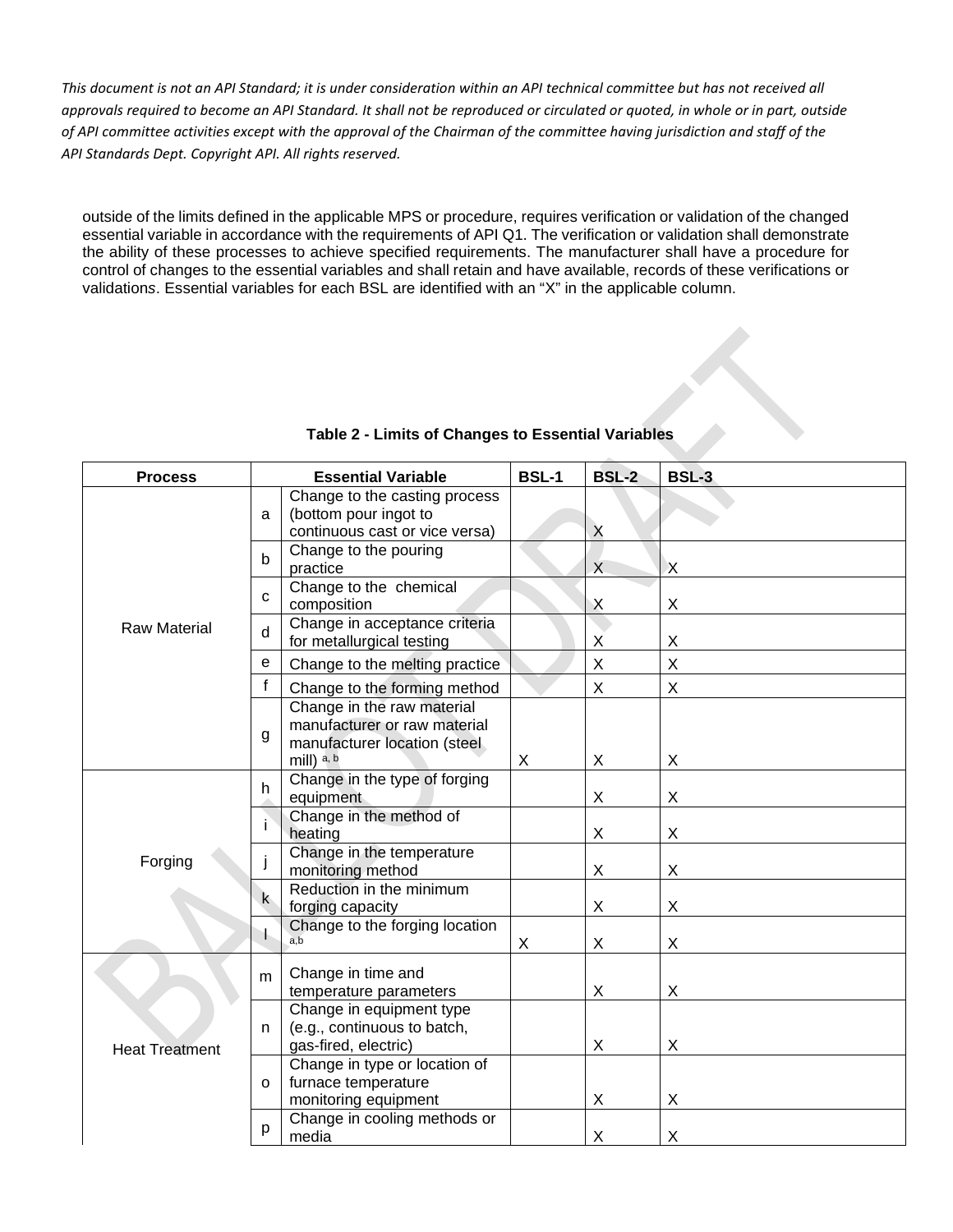|                        | a | Change in furnace control and<br>calibration method/acceptance<br>criteria                                                    |   | X | X |
|------------------------|---|-------------------------------------------------------------------------------------------------------------------------------|---|---|---|
|                        |   | Change to the furnace loading<br>practice                                                                                     |   | X | х |
|                        | s | Increase in the transfer time                                                                                                 |   | х | х |
|                        |   | Change to the heat treatment<br>location <sup>a, b</sup>                                                                      | X | X | Х |
| Machining <sup>c</sup> | u | Change in type of machining<br>or threading equipment (e.g.,<br>CNC to manual, single point<br>threading to chaser threading) |   | X |   |
|                        | v | Change in machining location<br>a, b<br>a Location refers to the physical address and/or quiperphip of the foolity            | х | X | Х |

<sup>a</sup> Location refers to the physical address and/or ownership of the facility.

b A change in location is constituted by any of the following:

- moving an operation from one bolting manufacturer's facility to another
- moving an operation from one supplier location to another supplier or supplier location
- moving an operation from a supplier location to the bolting manufacturer's location or vice versa
- a change in ownership of the bolting manufacturer's or supplier's facility

<sup>c</sup> Within the context of Table 2, machining only refers to final dimension machining.

## **4.3 Qualification Testing**

**4.3.1** Bolting shall be tested and evaluated in order to establish qualification to the bolting types listed in Section 1.4 and a BSL.

**4.3.2** Qualification parts shall meet all the requirements indicated in Table 3 for the applicable sections of this standard.

NOTE Qualification may be performed on parts specifically manufactured for qualification or random parts selected from a production lot.

**4.3.3** All required tests, including those certified by the raw material manufacturer, shall be performed by a laboratory accredited to ISO/IEC 17025. For ultrasonic examination, magnetic particle inspection, and liquid penetrant inspection, accreditation to ISO/IEC 17020 is an acceptable alternative to ISO/IEC 17025.

| <b>BSL</b> | <b>Material</b> | Forge/<br><b>Heat</b><br><b>Treat</b> | <b>Chemistry</b> | Mechanical | <b>Metallurgical</b> | <b>Hardness</b> | <b>NDE</b><br><b>Surface</b> | <b>NDE</b><br><b>Volumetric</b> | <b>Dimensional</b><br>and Visual<br><b>Inspection</b> |
|------------|-----------------|---------------------------------------|------------------|------------|----------------------|-----------------|------------------------------|---------------------------------|-------------------------------------------------------|
| BSL-1      | 5.4.1           | 5.3.2                                 | 5.6              | 5.7.1      | 5.8.2                | 5.8.5.2         | 5.9.2                        | 5.9.2                           | 5.10.1                                                |
| BSL-2      | 5.4.2           | 5.3.3                                 | 5.6              | 5.7.2      | 5.8.3                | 5.8.5.3         | 5.9.3.1                      | 5.9.3.2                         | 5.10.3                                                |

|  |  |  | Table 3 - Bolting Test Requirements |
|--|--|--|-------------------------------------|
|--|--|--|-------------------------------------|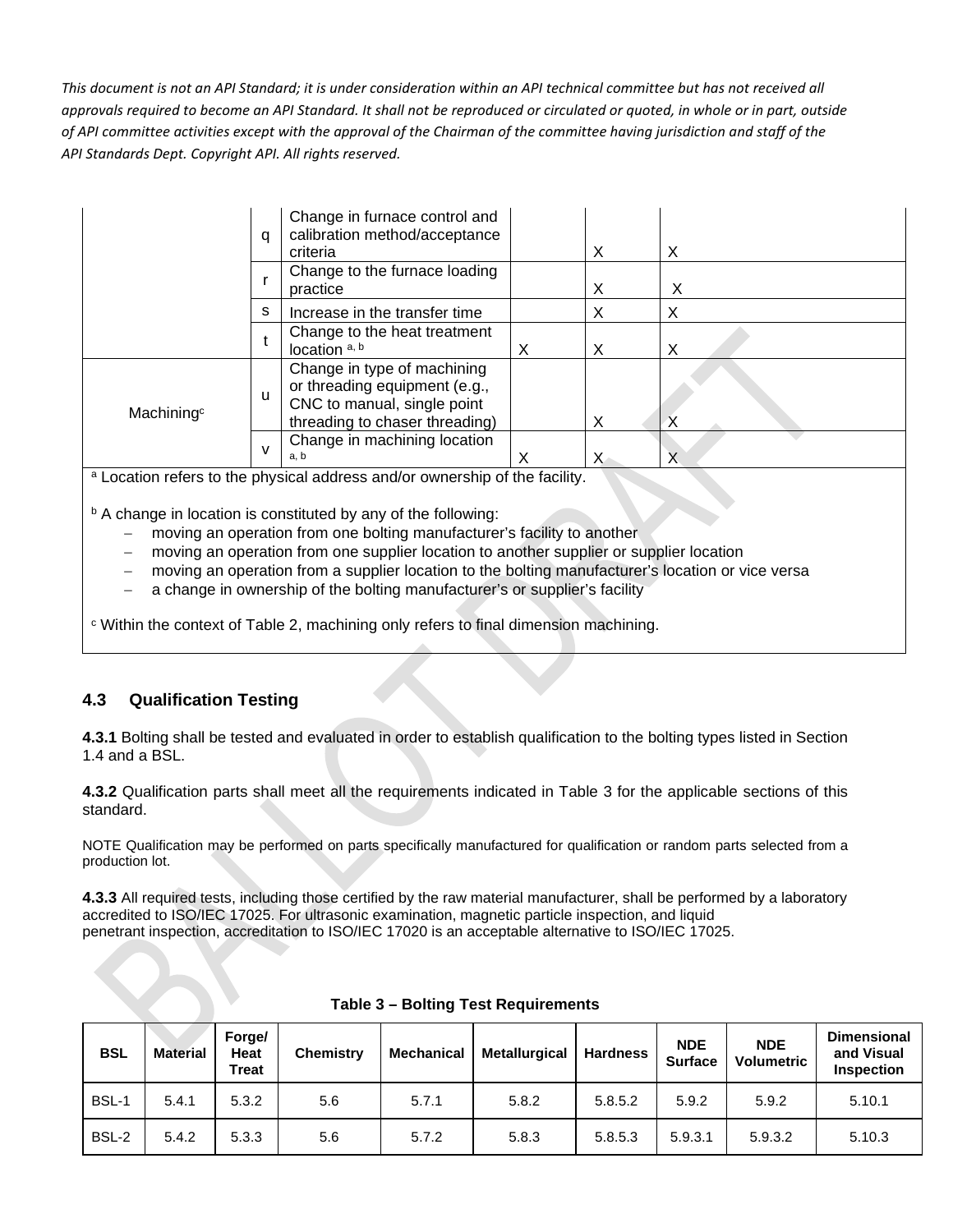| BSL-3 | 5.4.3 | 5.3.4 | 5.6 | - - -<br>3. I .Z | 5.8.4 | 5.8.5.4 | $\sim$ $\sim$ $\sim$<br>5.9.4.1 | 5.9.4.2 | 5.10.4 |
|-------|-------|-------|-----|------------------|-------|---------|---------------------------------|---------|--------|
|-------|-------|-------|-----|------------------|-------|---------|---------------------------------|---------|--------|

#### **4.4 Material grades**

**4.4.1** The following bolting material grades are covered by this standard:

- ASTM A193/A193M Grades B7 and B7M;
- ASTM A194/A194M Grades 7 and 7M,
- ASTM A194/A194M Grades 2H and 2HM (BSL-1 only);
- $-$  ASTM A320/A320M Grades L7, L7M, and L43;
- ASTM A540/A540M Grades B22 and B23, classes 3, 4, & 5;
- $-$  equipment manufacturer's proprietary bolting material specification.
- **4.4.2** All requirements of the referenced ASTM specifications or the equipment manufacturer's proprietary bolting material specification shall be met except as modified by this standard. In the case of conflict between the requirements of referenced specifications and this standard, the requirements of this standard shall apply.
- **4.4.3** The location of tensile and impact specimens must be based on the nominal diameter of the final bolting product and not on the diameter of the starting bar or forging at the time of heat treatment.

#### **4.5 Acceptance of Qualification Bolting**

#### **4.5.1 General**

Results of the tests specified in Table 3 shall conform with the acceptance criteria specified in Section 5 and the bolting manufacturer's written specification. Results shall be documented in accordance with Section 4.6.

#### **4.5.2 Qualification Samples**

**4.5.2.1** Samples failing to meet acceptance criteria shall be cause for reevaluation of the MPS and the processes and procedures used, and requalification is required.

**4.5.2.2** When a qualification sample selected from a production lot (see 3.1.13), fails to meet acceptance criteria, the entire lot shall be rejected.

**4.5.2.3** Should the manufacturer choose to continue the qualification process with the same production lot, the entire production lot shall be reprocessed. A maximum of two full reheat treatments is permitted.

**4.5.2.4** For reprocessed lots, all qualification tests shall be repeated. Should any of the qualification tests fail to meet the acceptance criteria, the entire lot shall be rejected.

**4.5.2.5** If reprocessing results in any changes to the MPS, the MPS shall be revised to reflect the new process control variables.

#### **4.6 Records of Qualification**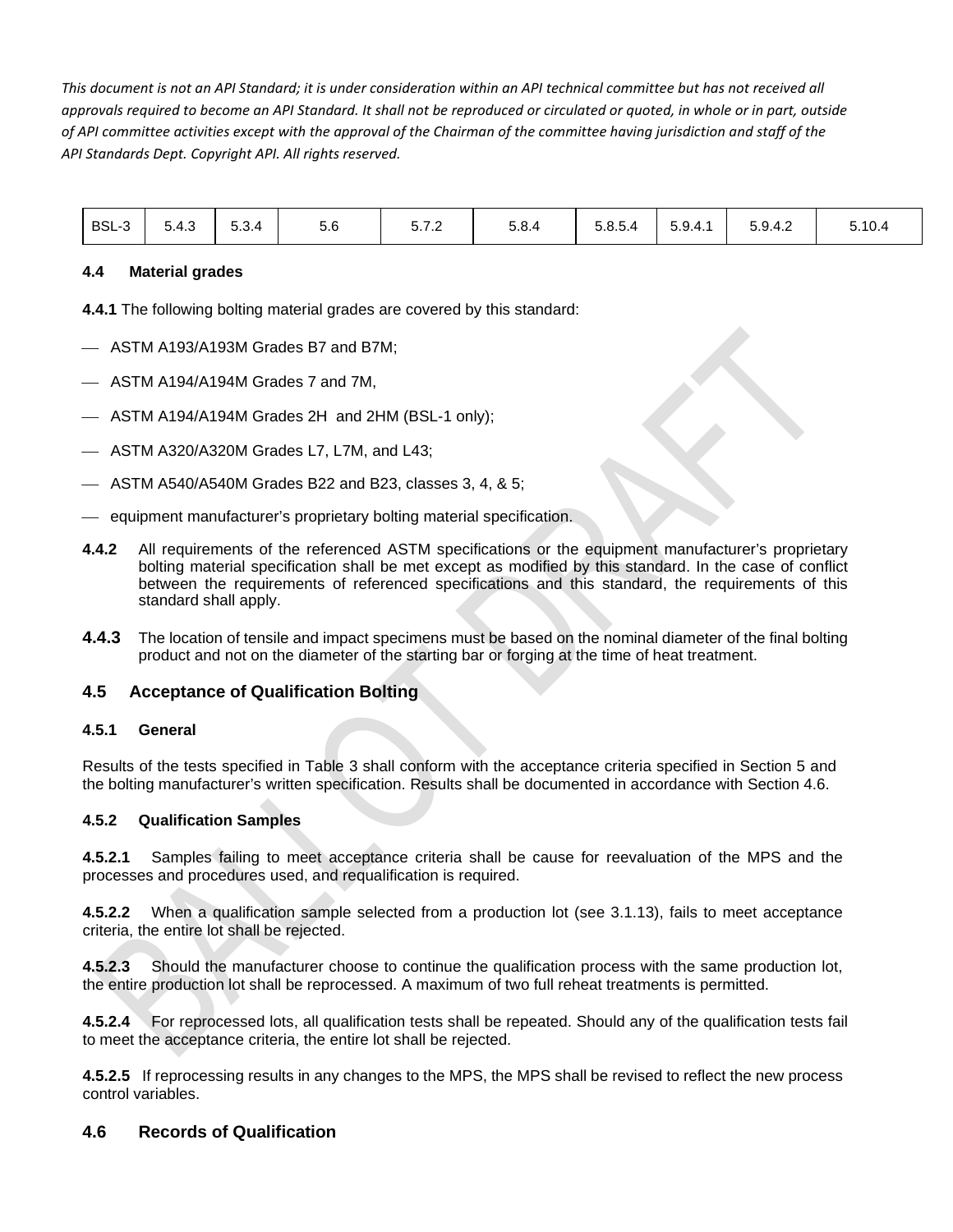The following records are required to document qualification:

- a) BSL;
- b) Bolting type (see section 1.4);
- c) ASTM specification number, edition, and grade or the equipment manufacturer's proprietary bolting material specification;
- d) heat number;
- e) steel manufacturer;
- f) steel refining method;
- g) size;
- h) essential variables (see Table 2);
- i) MPS;
- j) record of test results, as applicable per Table 3;
- k) test laboratory qualification;
- l) records of qualification test failures and corrective action;
- m) supplier(s) name and address and records of qualification for each subcontracted process.

#### **4.7 Suppliers**

#### **4.7.1 General**

**4.7.1.1** The bolting manufacturer shall have a documented and fully implemented procedure for qualifying suppliers performing operations using the essential variables listed in Table 2.

**4.7.1.2** Raw material manufacturers shall be qualified in accordance with Section 4.7.2. All others shall be qualified in accordance with Section 4.7.1.

**4.7.1.3** Only qualified suppliers shall be used to perform subcontracted operations.

**4.7.1.4** For BSL-2 and BSL-3 product, the initial qualification process shall include an onsite audit and technical evaluation performed by a technical authority.

**4.7.1.5** Qualification to a higher BSL shall qualify a lower BSL.

**4.7.1.6** Processes for essential variables listed in Table 2 shall be evaluated by a technical authority in accordance with applicable frequencies in Table 4

**4.7.1.7** Suppliers shall be re-audited, at a minimum, by the bolting manufacturer's technical authority at the frequency specified in Table 4.

#### **Table 4 - Maximum Frequencies for Supplier Audits and Raw Material Testing by Bolting Manufacturer**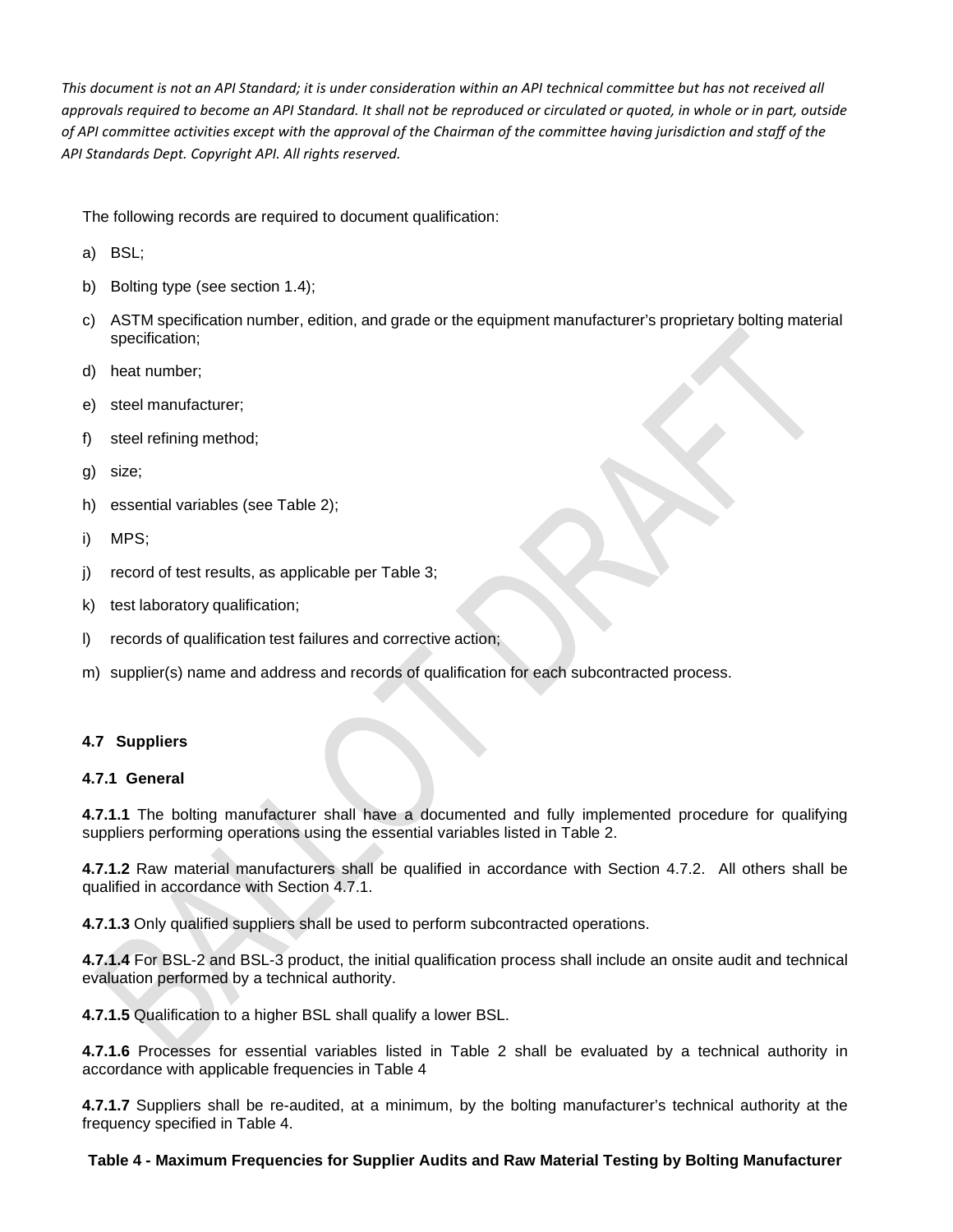| <b>BSL</b> | <b>Audit Type</b> | <b>Quality/Technical Audit</b> | Raw Material Testing (4.7.3) |
|------------|-------------------|--------------------------------|------------------------------|
|            | Remote or Onsite  | 5 years                        | 5 years                      |
| 2          | Onsite            | 3 years                        | 3 years                      |
| 3          | Onsite            | 3 years                        | 3 years                      |

**4.7.1.8** Suppliers shall have an appointed technical authority with documented competency, per the requirements of ISO 9001 or API Q1.

**4.7.1.9** Qualification of subcontracted processes used to produce BSL-3 products shall be qualified with a statistically relevant sample per Table 7, of each subcontracted process per the manufacturer's documented procedure.

**4.7.1.10** Supplier shall have a quality management system in conformance with ISO 9001 or API Q1 and the QMS scope shall be relevant to the service being supplied.

**4.7.1.11** For BSL-2 and BSL-3 product, suppliers of NDE services shall have a quality management system accredited to ISO 17020 or ISO 17025 and lab service providers shall have a quality management system accredited to ISO 17025.

**4.7.1.12** For NDE services, verifying current accreditation to ISO 17020 or ISO 17025, specific to the testing performed by the supplier, may be used in lieu of onsite audits. For other lab services, verifying current accreditation to ISO 17025, specific to the testing performed by the supplier, may be used in lieu of onsite audits.

**4.7.1.13** Subcontracted NDE processes shall be qualified per the requirements of API 20D.

#### **4.7.2 Raw Material Manufacturers**

- **4.7.2.1** Raw material manufacturers shall be qualified for each grade and heat treat condition of material supplied by the raw material manufacturer as required per Section 4.7.3.
- **4.7.2.2** When raw material is supplied by a stockist or distributor, traceability shall be maintained per the requirements of API 20J.
- **4.7.2.3** The raw material manufacturer shall maintain documented evidence of technical capability to produce materials meeting this specification and shall have documented procedures that demonstrate capability to consistently produce acceptable product.
- **4.7.2.4** Raw material manufacturer shall have a quality management system in conformance with ISO 9001 or API Q1 and the QMS scope shall be relevant to the service being supplied.
- **4.7.2.5** For BSL-1 raw material manufacturers, qualification of product shall consist of testing per Section 4.7.3. The bolting manufacturer, in accordance with API Q1, shall evaluate the raw material manufacturer.
- **4.7.2.6** For BSL-2 and BSL-3 raw material manufacturers, in addition to the requirements of Section 4.7.3, a technical audit shall be performed and shall follow the requirements of Annex A.

#### **4.7.3 Raw Material Testing Requirements**

**4.7.3.1** Raw material may be supplied to the bolting manufacturer in either the heat-treated condition or a condition requiring further heat treatment. At the frequency specified in Table 4, a technical verification of the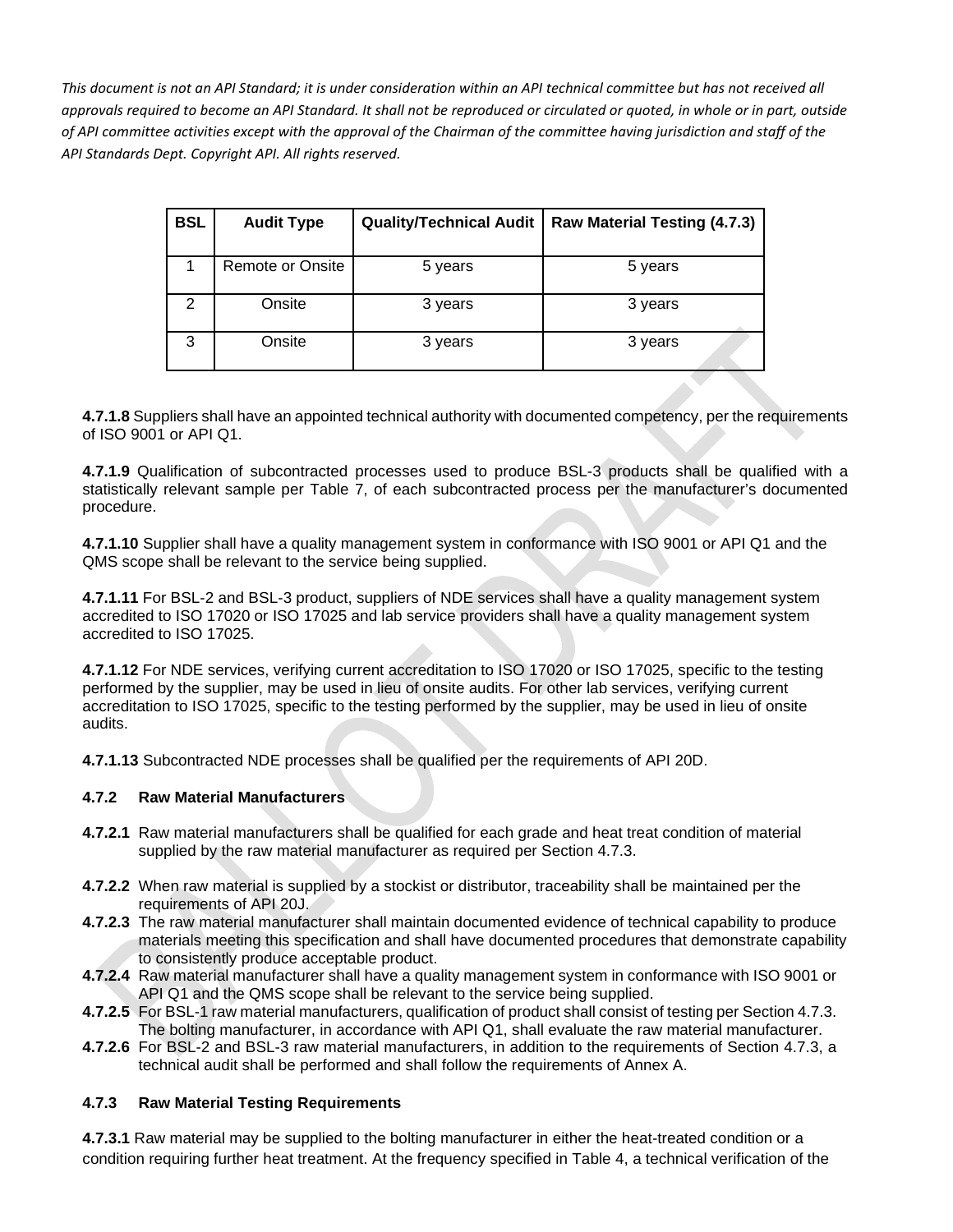supplied raw material shall be performed for each raw material manufacturer, per the requirements of Table 5. For the purposes of this specification, the following raw material conditions shall apply:

- a) Supplied condition H: Raw material received by the bolting manufacturer in its final austenitizing, quench, and tempered state (excluding any stress relief), and
- b) Supplied condition A: Raw material to be subsequently heat treated after receipt by the bolting manufacturer (excluding any stress relief)

**4.7.3.2** For condition H material, testing shall be performed on a random heat for each bolting grade used by the manufacture in section 4.4, as applicable to the raw material manufacturer. Additionally, the bolting manufacturer shall verify all heat treatment processes used meet the requirements for the applicable BSL.

**4.7.3.3** For condition A material, testing shall be performed on a random heat for each Unified Numbering System (UNS) designation associated with the bolting grades listed in section 4.4, as applicable to the raw material manufacturer.

**4.7.3.4** Testing of material in supplied condition H shall also qualify supplied condition A. Testing of material in supplied condition A shall not qualify supplied condition H.

**4.7.3.5** Qualification to a higher BSL shall qualify to a lower BSL.

| <b>BSL</b> | <b>Supplied</b><br><b>Condition</b>                                    | <b>Chemistry</b> | Heat<br><b>Treatment</b> | <b>Tensile</b> | <b>Charpy</b> | <b>Hardness</b> | <b>Metallurgical</b>   |
|------------|------------------------------------------------------------------------|------------------|--------------------------|----------------|---------------|-----------------|------------------------|
|            | $H^a$                                                                  | 5.4.1            | 5.3.2                    | 5.7.2.2        | 5.7.2.2       | 5.8.5.2         | ASTM A962              |
| BSL-1      | $A^b$                                                                  | 5.4.1            | ---                      |                | ---           |                 | ASTM A962              |
|            | H                                                                      | 5.4.2            | 5.3.3                    | 5.7.2.2        | 5.7.2.2       | 5.8.5.3         | 5.8.3                  |
| BSL-2      | A                                                                      | 5.4.2            | ---                      |                |               |                 | 5.8.3.1.2 &<br>5.8.3.2 |
| BSL-3      | Η                                                                      | 5.4.3            | 5.3.4                    | 5.7.2.2        | 5.7.2.2       | 5.8.5.4         | 5.8.3                  |
|            | A                                                                      | 5.4.3            | ---                      | ---            | ---           |                 | 5.8.3.1.2 &<br>5.8.3.2 |
|            | a As-received heat-treated condition<br><b>b</b> As-received condition |                  |                          |                |               |                 |                        |

**5 Production of Qualified Bolting**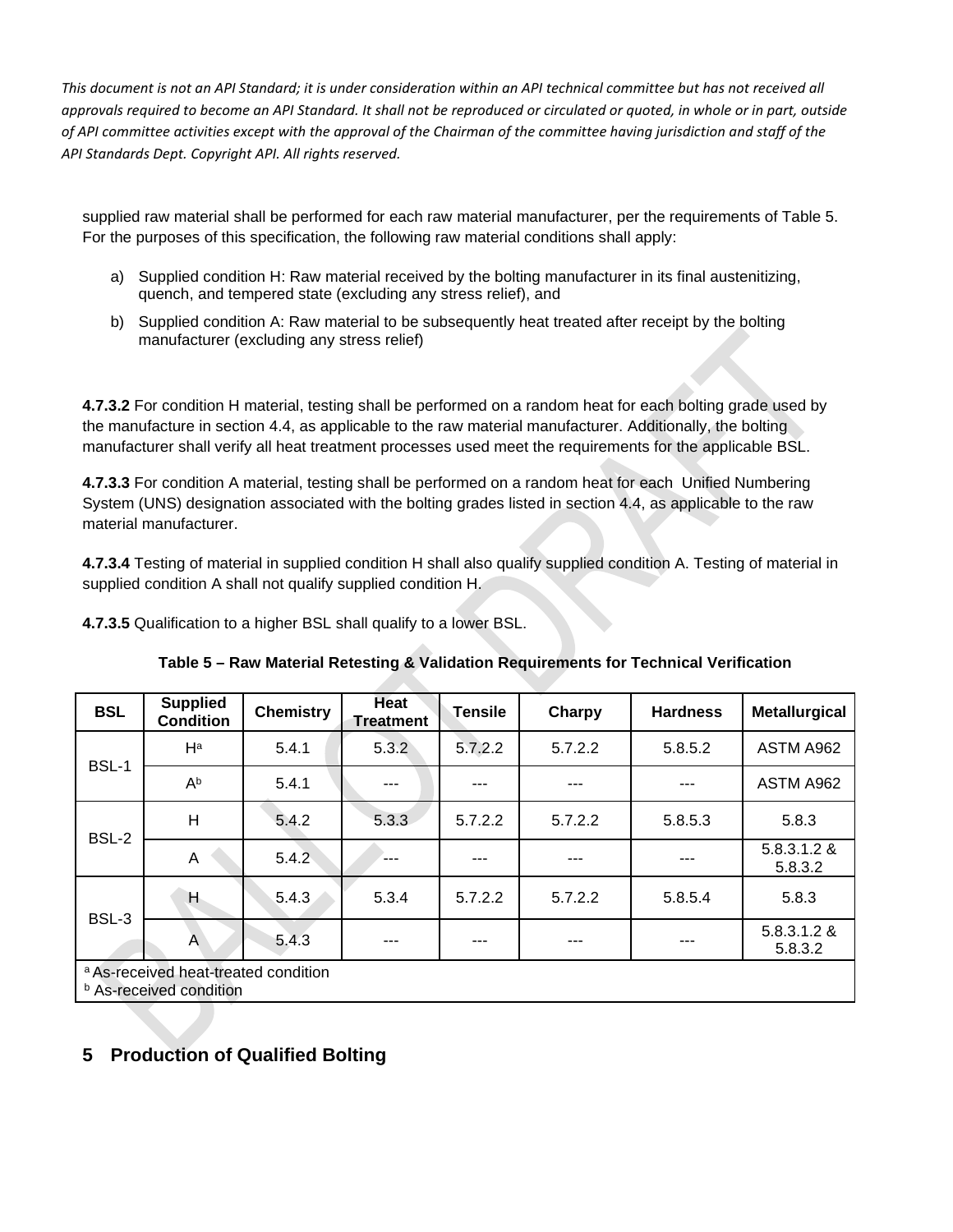## **5.1 Material Specifications**

**5.1.1** In addition to the requirements of 4.4, the bolting manufacturer shall prepare and document raw material requirements in the form of a material specification. For BSL-1, this may be the applicable ASTM specification. For BSL-2 and BSL-3, material specifications shall include the following:

- a) material grade, including element chemistry and allowable ranges;
- b) acceptable melt practices and ladle refinements, as applicable per BSL;
- c) acceptable hot work reduction range, as applicable per BSL;
- d) acceptable cleanliness level range, as applicable per BSL;
- e) heat treatment requirements, as applicable per BSL;
- f) mechanical properties, as applicable per BSL;
- g) acceptable inspection practices and criteria, as applicable per BSL.

**5.1.2** The bolting manufacturer shall document acceptance of incoming raw material to the requirements of the material specification prior to use in the production of bolting.

## **5.2 Manufacturing Process Specification**

The bolting manufacturer shall prepare an MPS to include, at a minimum, acceptance criteria for all bolting manufacturing parameters including the essential variables listed in Table 2

## **5.3 Manufacturing Requirements**

## **5.3.1 General**

The bolting manufacturer shall meet all manufacturing parameters specified for the applicable BSL.

#### **5.3.2 BSL-1 Requirements**

**5.3.2.1** Forging and hot heading shall be in accordance with the manufacturer's standard procedure.

**5.3.2.2** Manufacturing processes shall be performed so as to avoid the introduction of stress risers that can occur from sharp angles and tool marks. Threads may be cut or rolled. Unified National Threads shall be "R" (UNR controlled radius series) for external threads and UN for internal threads (ANSI/ASME B1.1). Metric threads shall incorporate a non-reversing curvature root profile, in accordance with ISO 965-1, regardless of mechanical properties.

**5.3.2.3** Heat treatment shall be in accordance with the applicable standard listed in 4.4.1, except that direct resistance heating is not permitted.

**5.3.2.4** Furnace temperature uniformity surveys (TUS) and instrument calibration shall be in conformance with one or more of the standards listed:

a) Batch Heat Treatment: API 20H, API 6A, AMS-H-6875, AMS 2750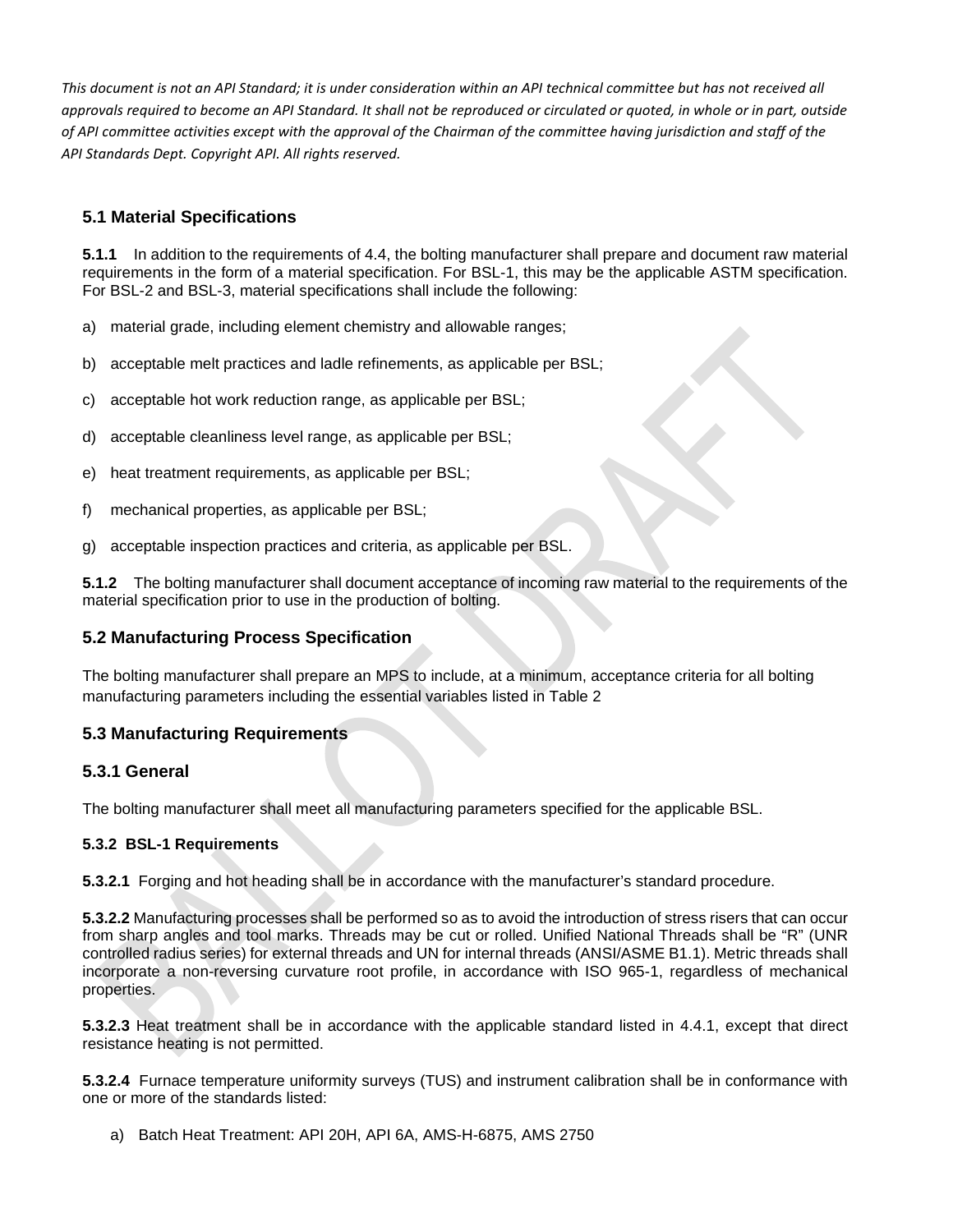- b) Continuous Heat Treatment: API 20N, API 6A, AMS-H-6875, AMS 2750
- c) Induction Heat Treatment: ASTM A1100

Induction heat treatment processes cannot undergo a TUS, as such the manufacturing procedure validation testing requirements of ASTM A1100 shall be followed for heat treatment to achieve final mechanical properties.

For forging furnaces, TUS and calibration requirements shall be in accordance with the manufacturer's written procedures.

**5.3.2.5** Welding of bolting is prohibited.

#### **5.3.3 BSL-2 Requirements**

**5.3.3.1** Requirements specified for BSL-1 are required for BSL-2.

**5.3.3.2** The manufacturer shall have written forging/hot heading and heat treatment procedures defining, at a minimum, the essential variables defined in Table 2.

**5.3.3.3** When forging/hot heading or heat treatment is outsourced, the supplier's forging or heat treatment procedures shall be approved by the bolting manufacturer.

**5.3.3.4** When induction heating is used for forging, the manufacturer's equipment shall include temperature monitoring equipment and an automatic fail-safe system to prevent overheating.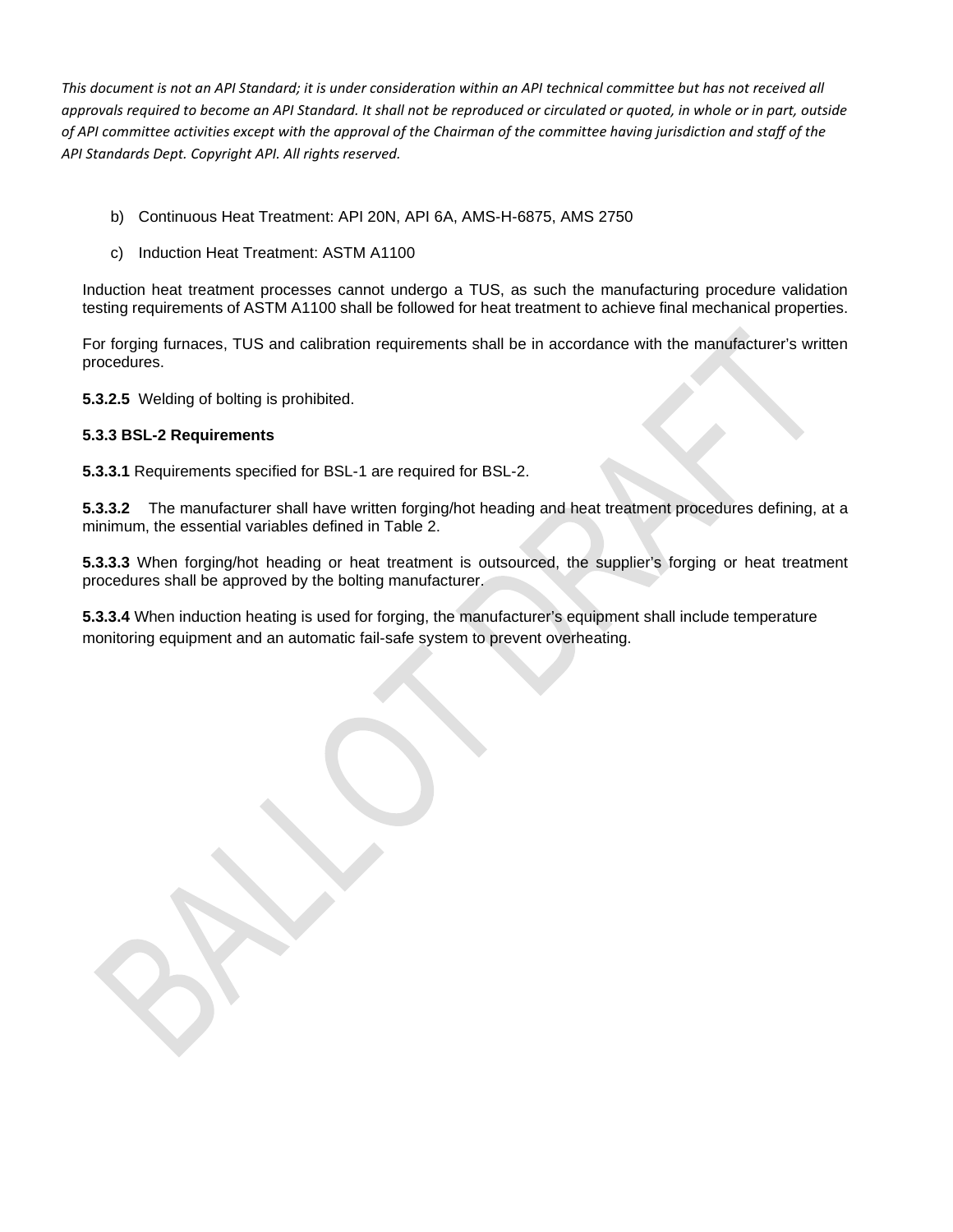**5.3.3.5** ASTM A320/A320M Grade L43, ASTM A540/A540M Grade B23, and the equipment manufacturer's proprietary bolting material specification based on AISI 4340 material shall be double tempered.

**5.3.3.6** When threads are rolled, parts shall subsequently be stress relieved at a temperature 25°F (14°C)- 50  $\textdegree$  (28  $\textdegree$ C) below the final tempering temperature, which is intended to establish mechanical properties. This stress relief requirement is also met if the final temper heat treatment is done after any type of thread forming.

**5.3.3.7** Furnace loading shall be in accordance with API 6HT, Section 6.3.3.

**5.3.3.8** Furnace loading diagram or photo shall be prepared for each load configuration.

**5.3.3.9** Water, oil, and polymer quenchant media shall be controlled in accordance with API 6HT, Section 6.2.2.

#### **5.3.4 BSL-3 Requirements**

**5.3.4.1** Requirements specified for BSL-2 are required for BSL-3.

**5.3.4.2** A minimum of one contact thermocouple attached to a part shall be used to verify heat treatment times and temperatures. This referenced thermocoupled part shall be placed either in a location deemed to have the slowest heating rate or centrally in the furnace load.

**5.3.4.3** Batch process heat treatment shall be required.

#### **5.3.5 Plating and Coating**

**5.3.5.1** Plating and coating shall be provided only when specified by the purchaser.

**5.3.5.2** For BSL-2 and BSL-3 bolting, plating, and coating processes are critical and shall be validated/revalidated in conformance with API Q1.

**5.3.5.3** Coating application process validations shall be valid unless a gap of three years in supply has elapsed.

**5.3.5.4** Plating and coating shall be specified in accordance with industry or the equipment manufacturer's proprietary bolting material specification.

**5.3.5.5** Zinc electroplating is not permitted for BSL-3 bolting used in splash zone or subsea service

**5.3.5.6** Internal hydrogen embrittlement prevention:

 All electroplated parts, except parts of Grades B7M, L7M, 2HM, and 7M, shall be baked within 2 hours after plating at 375 ºF–425 ºF (191 ºC–218 ºC ) for 8 hours minimum at temperature.

NOTE Refer to ASTM B850-98 (2015) Class ER9.

- The requirements of 5.3.2.4 shall apply to the ovens used for baking.

- Verification that the plating process does not induce hydrogen embrittlement in API 20E bolting shall be performed.
- This verification shall consist of performing a sustained load test per ASTM F606-19, section 7 . The test shall be performed once for each plating process, as defined by the variables listed above.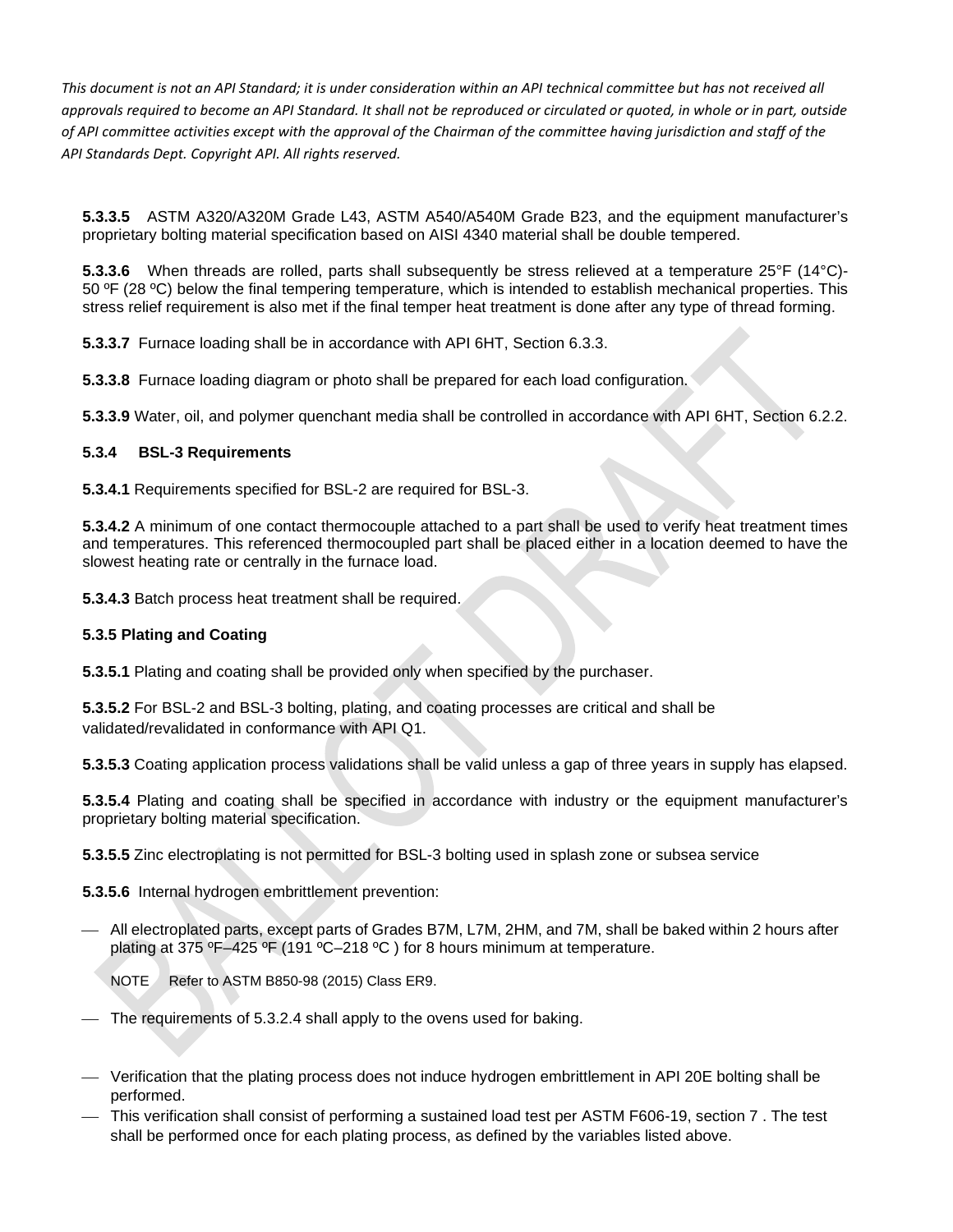- This verification shall be performed per Table 4minimum frequency. A change to any of the variables listed below, will require another verification test per this section. Record of this embrittlement verification testing shall be kept by the bolting manufacturer.
	- − Type of electroplating
	- − Minimum thickness
	- − Baking temperature range
	- − Bath type: acid vs alkaline
	- − Plating process: rack vs barrel
	- − Plating supplier

**5.3.5.7** The following shall be reported on plating and coating certificates of conformance:

- a) part description;
- b) specification number and revision (year date for ASTM specifications);
- c) description of plating/coating including type, thickness, finish, and other applicable requirements;
- d) statement of conformance with to section 5.3.5.

## **5.4 Raw Material**

#### **5.4.1 BSL-1**

**5.4.1.1** The steel shall be fully wrought.

**5.4.1.2** The hot work reduction ratio based on starting material diameter shall be a minimum of 4.0:1.

**5.4.1.3** The steel shall conform to the requirements of the standards listed in 4.4.1, as applicable.

**5.4.1.4** Intentional additions of boron are not allowed.

**5.4.1.5** All elements intentionally added to the heat shall be reported.

#### **5.4.2 BSL-2**

**5.4.2.1** The requirements specified for BSL-1 are required for BSL-2.

**5.4.2.2** Melting method of the raw material shall be fine grain practice as defined by ASTM A941. Steel shall be produced by electric furnace or vacuum induction melting followed by secondary refining practices or ladle refining.

**5.4.2.3** The allowable sulfur content shall be 0.025 % maximum, and the allowable phosphorus content shall be 0.025 % maximum.

**5.4.2.4** Residual boron content shall not exceed 0.0005 %.

#### **5.4.3 BSL-3**

**5.4.3.1** The requirements specified for BSL-2 are required for BSL-3 except as specified below.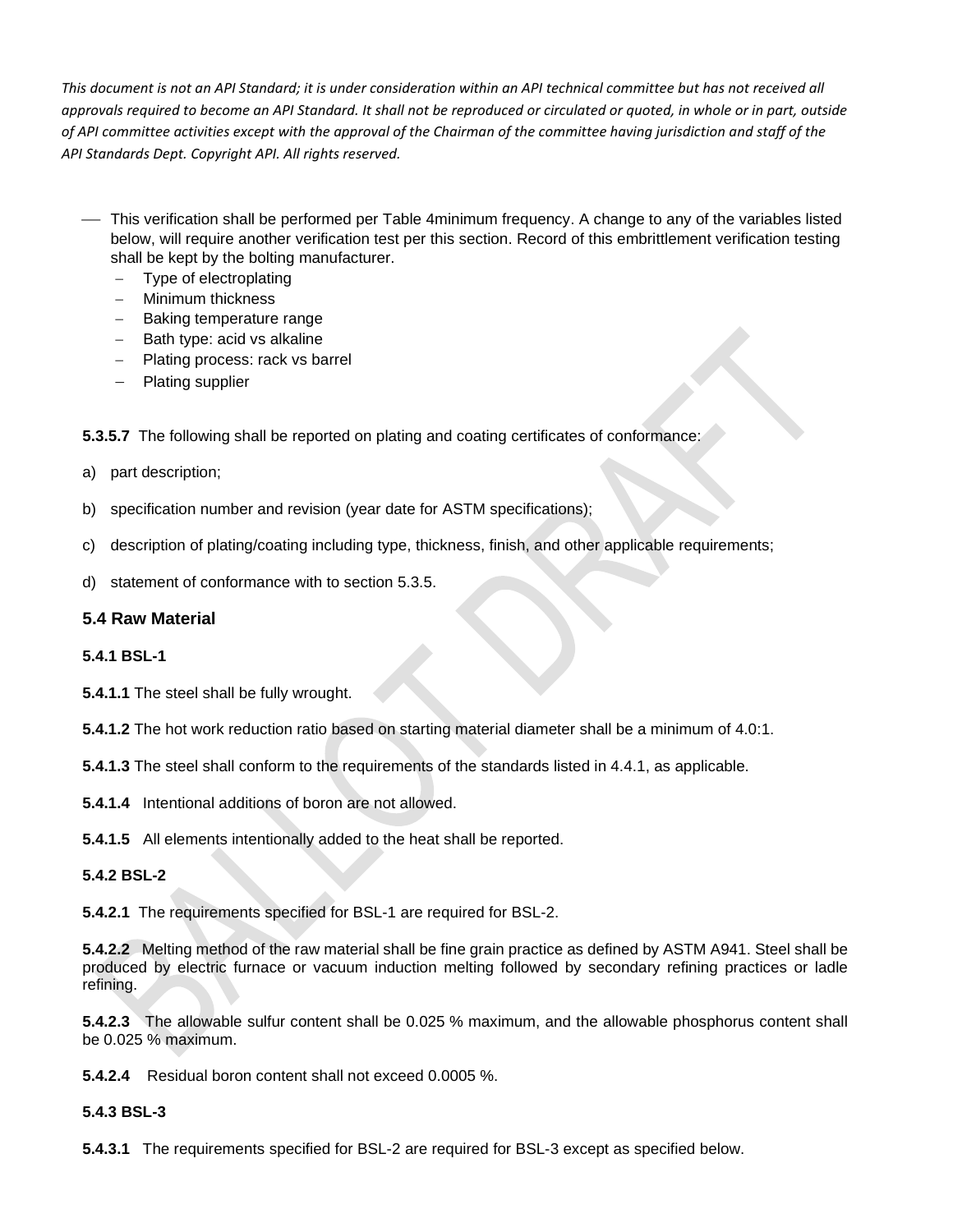**5.4.3.2** The hot work reduction ratio based on starting material diameter shall be 10.0:1 minimum.

**5.4.3.3** Allowable sulfur content shall be 0.015 % maximum, and the allowable phosphorus content shall be 0.015 % maximum.

**5.4.3.4** The continuous cast steel making process is prohibited.

**5.4.3.5** In addition to the heat analysis performed by the raw material manufacturer, the bolting manufacturer shall perform a product analysis in accordance with ASTM A29.

#### **5.5 Examination and Test Requirements**

**5.5.1** When inspecting or testing production lots, per the requirements of Table 3 a sample that fails to meet the applicable requirements shall result in the rejection of the entire lot. The rejected lot shall be dispositioned by one of the following methods:

- Scrapped;
- − Retested per ASTM A962;
- − Inspected 100 % and the defective parts removed; or
- − Reworked.

**5.5.2** In the case of rework or 100% inspection, the lot shall be reinspected or tested for the failed characteristic and any characteristic affected by rework.

**5.5.3** Parts modified after inspection has occurred, shall be reinspected or retested, as applicable.

#### **5.6 Chemical Analysis**

Methods and practices relating to chemical analysis shall be in accordance with ASTM A751. The frequency for chemical analysis shall be one per heat. Results shall be documented on the test report.

#### **5.7 Mechanical Properties**

#### **5.7.1 General**

Mechanical properties testing shall be performed by the raw material manufacturer or bolting manufacturer after all thermal treatments including stress relief. When heat treated without interruption in continuous furnaces, as defined in 3.1.8, testing shall be as follows: Not fewer than two tests for the first 20,000 lb. (9000 kg) or less, and an additional test for every 10,000 lb. (4500 kg) or fraction thereof.

The specimen location for destructive mechanical testing shall be based on the nominal diameter of the final product.

Results shall be documented on the test report.

#### **5.7.2 BSL-2 and BSL-3**

**5.7.2.1** For bolting grades requiring tensile results, actual tested yield strength shall not exceed 135 ksi (930 MPa)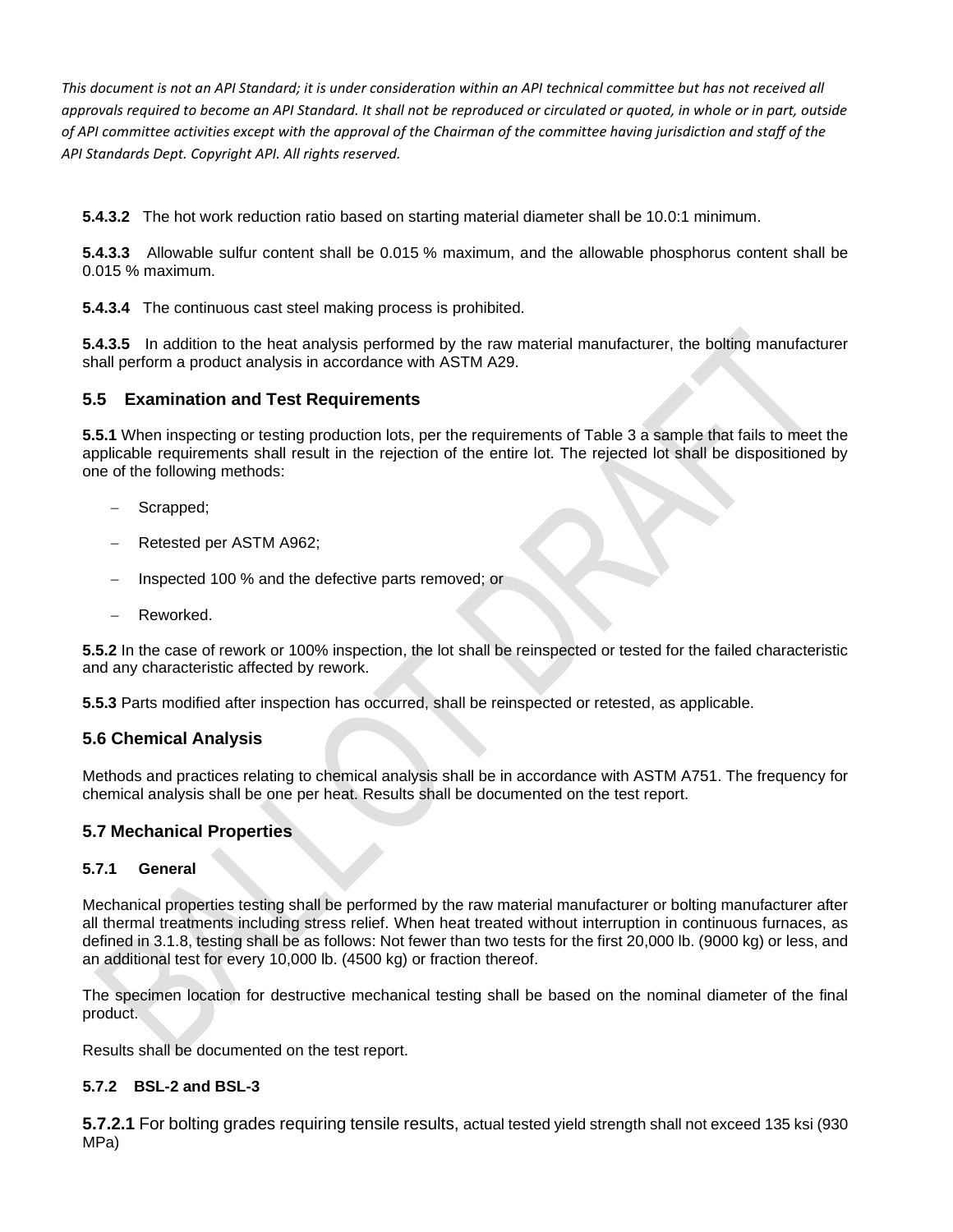NOTE Refer to API 21TR1, Annex A for additional information regarding strength and hardness limits in subsea environments.

**5.7.2.2** When any of the testing has been performed by the raw material manufacturer, the bolting manufacturer shall perform a retest.

#### **5.8 Metallurgical Requirements**

#### **5.8.1 General**

The following tests shall be performed, as applicable to the specified BSL. Any of the specified tests not performed by the raw material manufacturer shall be performed by the bolting manufacturer. Results shall be documented on the test report.

The specimen location for metallurgical testing shall be based on the nominal diameter of the final product.

#### **5.8.2 BSL-1**

The microstructure and macrostructure shall conform to the requirements of the standards listed in 4.4.1, as applicable.

#### **5.8.3 BSL-2**

#### **5.8.3.1 Microstructure Testing**

#### **5.8.3.1.1 General**

Microstructure specimens shall be tested in accordance with ASTM E45, Method A, for inclusion content. For other microstructure evaluations, the specimens shall be taken in the longitudinal direction at ¼*T*.

#### **5.8.3.1.2 Inclusion Content**

The microstructure shall conform to the requirements of Table 6. One test shall be conducted per heat.

#### **5.8.3.1.3 Grain Size**

Grain size shall be determined for each heat in accordance with ASTM E112 following etching with a suitable reagent. Grain size shall conform to Table 6. Testing shall apply after the final quality heat treatment.

#### **5.8.3.1.4 Microstructure**

The microstructure shall be predominately tempered martensite. One test shall be performed per each heat. Testing shall apply after the final quality heat treatment.

#### **5.8.3.1.5 Banding**

Hard banding in microstructures, as shown in Figure 1, are not permitted. When a banded microstructure is observed of questionable acceptability, a minimum of 3 Knoop micro-hardness readings per test, in accordance with ASTM E384, shall be taken on the most predominant bands. The test load shall be 500 g, unless extremely thin bands are observed that will not permit an accurate 500 g test, in which case it is permissible to reduce the test load to as low as 50 g to obtain an accurate reading. Individual readings shall not exceed 470 HK. One test shall be conducted per heat. Testing shall apply after the final quality heat treatment.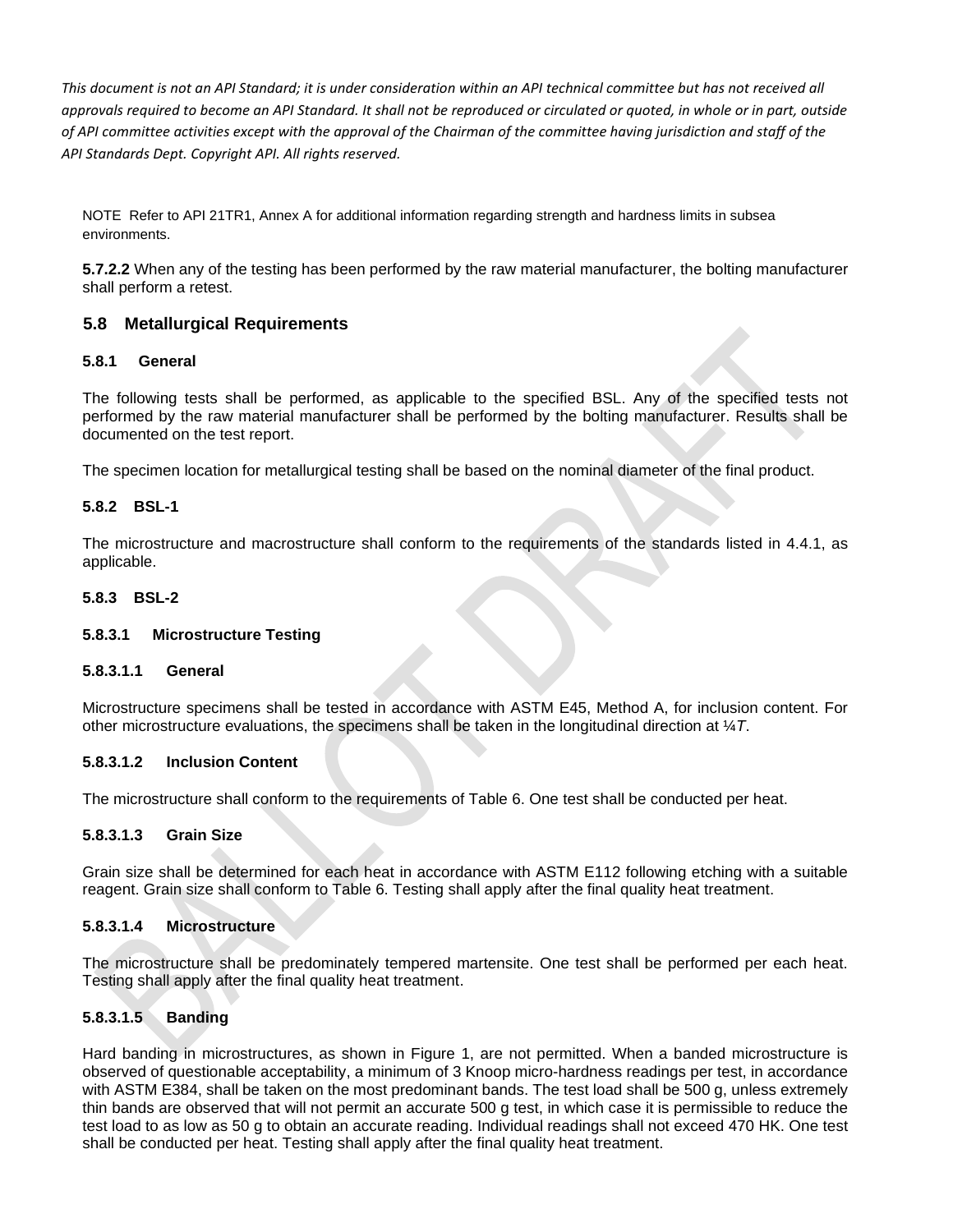

**Figure 1 - A micrograph of rejectable hard banding**

| Test                                    | <b>BSL-2</b>                                                       | <b>BSL-3</b>                                                       |
|-----------------------------------------|--------------------------------------------------------------------|--------------------------------------------------------------------|
| Inclusion content, ASTM E45<br>Method A | Severity Level Number 2 for thin, 1.5 for<br>thick, all categories | Severity Level Number 2 for thin, 1.5 for<br>thick, all categories |
| Inclusion test frequency                | One per heat                                                       | One per heat                                                       |
| Grain size                              | Size 5 or finer                                                    | Size 5 or finer                                                    |
| Grain size test frequency               | One per heat                                                       | One per heat treatment lot                                         |
| Microstructure                          | Predominately tempered martensite                                  | Predominately tempered martensite                                  |
| Microstructure test frequency           | One per each heat                                                  | One per heat treatment lot                                         |
| Macrostructure testing                  | ASTM E381 S1, R1, C2                                               | ASTM E381 S1, R1, C2                                               |
| Macrostructure test frequency           | One per heat                                                       | One per heat                                                       |
| Banding                                 | Figure 1 is not permitted                                          | Figure 1 is not permitted                                          |
| Banding test frequency                  | One per each heat                                                  | One per heat treatment lot                                         |

**Table 6—Microstructure and Macrostructure Requirements for BSL-2 and BSL-3**

#### **5.8.3.2 Macrostructure Testing**

Macrostructure specimens shall be prepared and evaluated in accordance with ASTM E381 and ASTM A962. The results shall meet the requirements of Table 6. One test shall be conducted per heat.

#### **5.8.4 BSL-3**

**5.8.4.1** Requirements specified for BSL-2 are required for BSL-3.

**5.8.4.2** For grain size and banding, one test shall be performed per each heat treatment lot.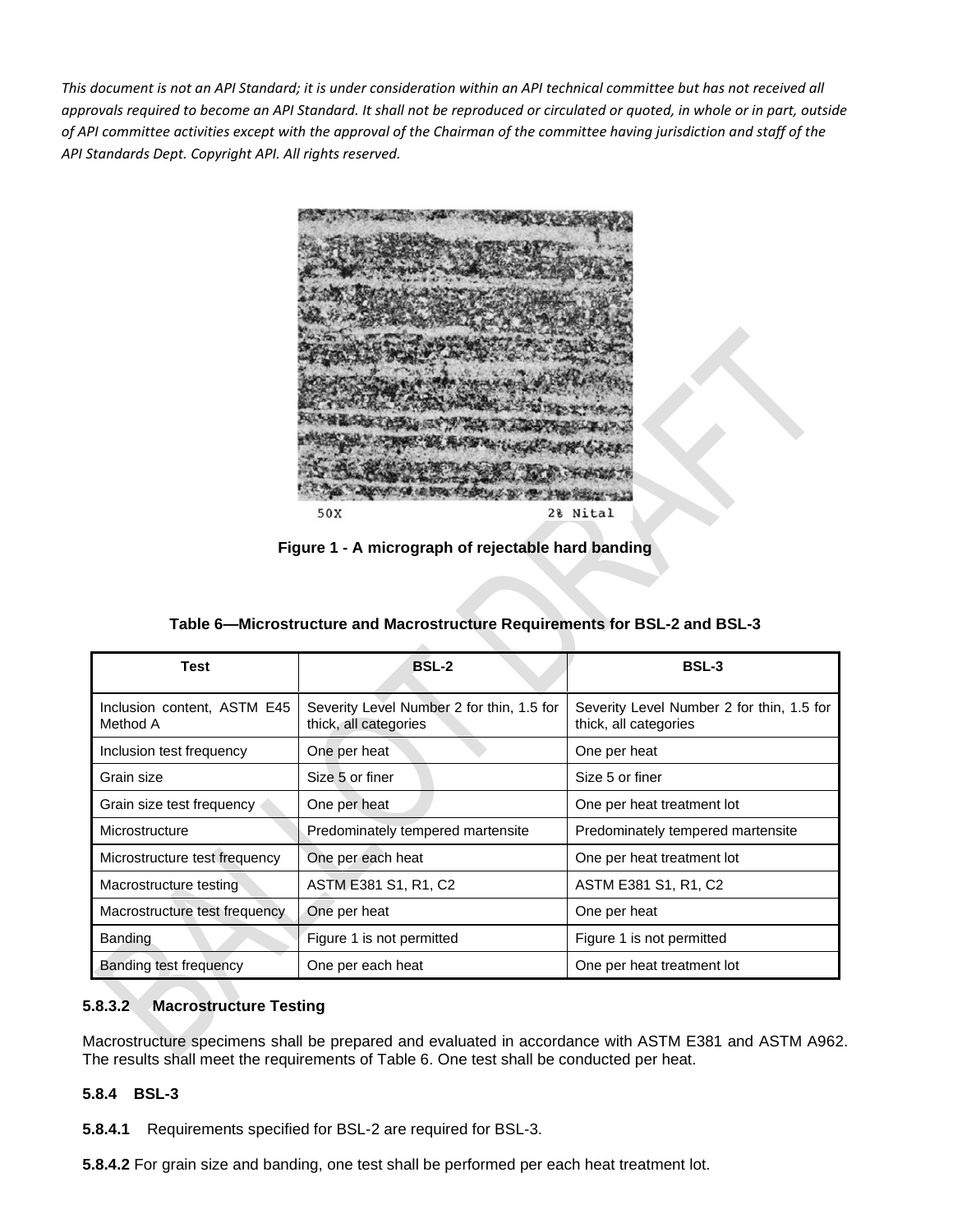**5.8.4.3** When any hard banding is observed, the hardness test evaluation required under BSL-2 shall be required for a minimum of 2 bands.

#### **5.8.5 Hardness Test Requirements**

#### **5.8.5.1 General**

Hardness testing shall be performed in accordance with ASTM A370 Annex A3. In the case of electromagnetic sorting, ASTM E566 shall apply. Results shall be documented on the test report.

#### **5.8.5.2 BSL-1**

#### **5.8.5.2.1 Hardness Testing of Bars and Bolting**

The hardness test results shall conform to the requirements of ASTM A193/A193M, ASTM A194/A194M, ASTM A320/A320M, ASTM A540/A540M or the equipment manufacturer's proprietary material specification as applicable, except that maximum hardness for Grades B7, L7, 2H, 7, L43, B22, B23 and the equipment manufacturer's proprietary material specification shall not exceed 34 HRC (319 HBW). Conversion, when necessary, between hardness scales shall be in conformance with ASTM E140. Test frequency shall conform to ASTM F1470, Table 3, sample size A except when 100 % hardness testing is required by the ASTM specification for the grade.

NOTE Refer to API 21TR1, Annex A for additional information regarding strength and hardness limits in subsea environments.

#### **5.8.5.2.2 Hardness Testing of Bars Heat Treated by the Induction Method**

For bars heated by induction, a cross section of the bar shall be taken at the same test frequency as the required for lot testing of the heat-treated bar per ASTM A193/A193M. The cross-section shall be ground and a Rockwell hardness traverse performed with tests as close to the edge as permitted by ASTM E18, approximately mid radius, and approximately center. All hardness measurements in the traverse shall meet the acceptance criteria of 5.8.5.2.1.

Electromagnetic testing for hardness in accordance with ASTM A193/A193M is permitted.

#### **5.8.5.3 BSL-2**

#### **5.8.5.3.1 Hardness Testing of Bars and Bolting**

Hardness testing requirements specified for BSL-1 are required for BSL-2 except that when a hardness traverse for bars heat treated by induction is required, all readings shall be within 3 HRC.

#### **5.8.5.3.2 Hardness Testing of Bolting**

Each piece shall be tested.

#### **5.8.5.3.3 Proof Load Testing of Nuts**

Nuts shall undergo proof load testing in accordance with the applicable material specification.

In the case of ASTM A194/A194M nuts, S4 shall apply.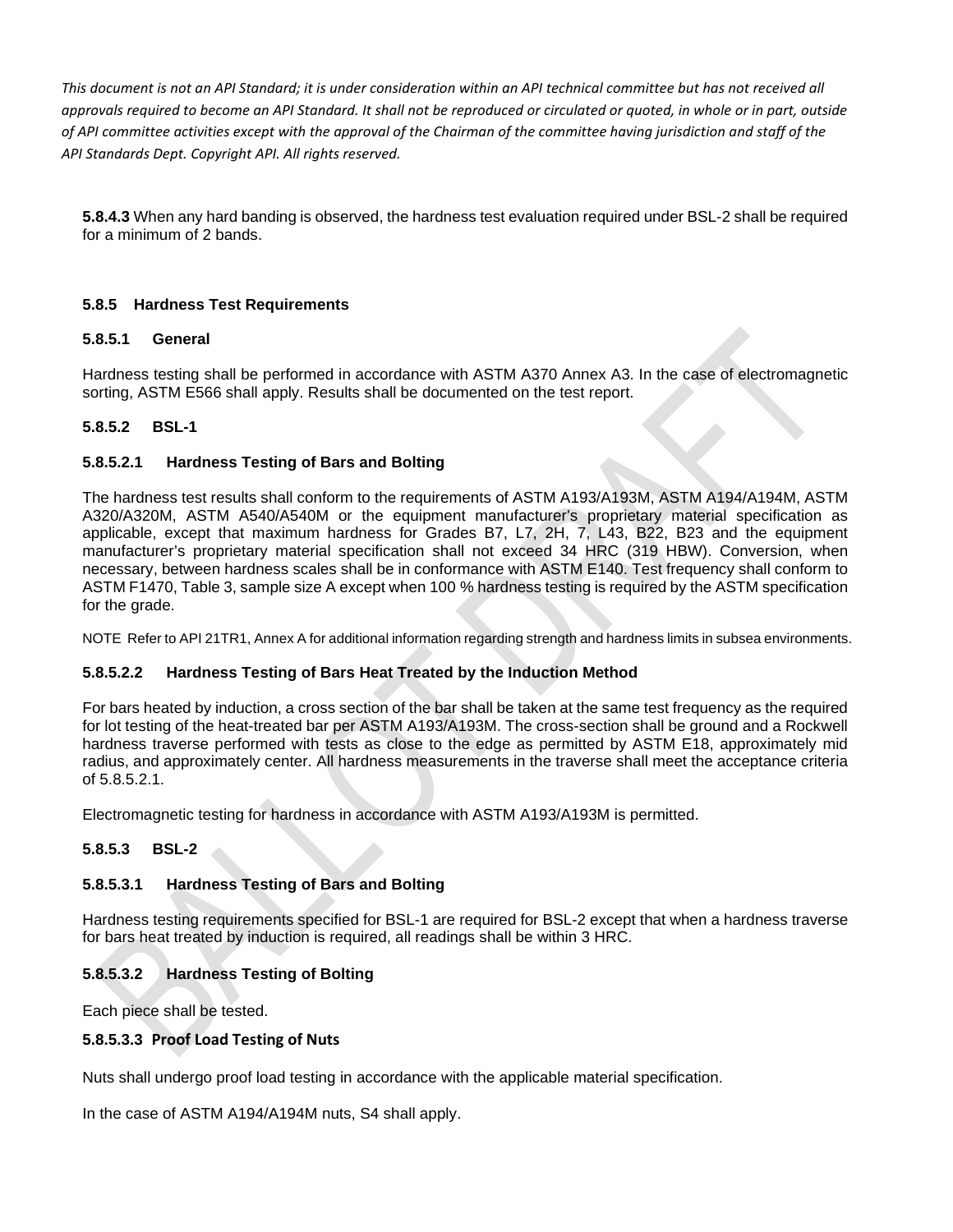Alternatively, if the proof loads specified in S4 cannot be achieved due to equipment limitations, a sample nut from each heat treatment lot shall be cross-sectional hardness tested in accordance with ASTM A370, Annex 3. Hardness shall meet the acceptance criteria of 5.8.5.2.1.

#### **5.8.5.4 BSL-3**

**5.8.5.4.1** Hardness testing requirements and yield strength limits specified for BSL-2 shall be required for BSL-3.

**5.8.5.4.2** Electromagnetic testing for hardness is not permitted.

#### **5.9 Nondestructive Examination Requirements**

#### **5.9.1 General**

- **5.9.1.1** NDE processes shall be qualified per the requirements of API 20D
- **5.9.1.2** Personnel performing surface and volumetric NDE (magnetic particle and ultrasonic examination) shall be certified to ISO 9712 Level 2, ASNT ACCP Level 2 or ASNT SNT-TC-1A Level 2
- **5.9.1.3** Personnel approving surface and volumetric NDE (magnetic particle and ultrasonic examination) procedures shall be certified to ISO 9712, Level 3, ASNT ACCP Level 3 or ASNT SNT-TC-1A Level 3.

#### **5.9.2 BSL-1**

No requirements.

#### **5.9.3 BSL-2**

5.9.3.1 Surface NDE is required on bolting after final quality heat treatment, all machining and thread rolling, and prior to coating or plating. Magnetic particle examination shall be in accordance with ASTM A962 S55, including personnel qualification. Acceptance criteria shall be per ASTM A962 S57. Sampling plan shall be as per Table 7. Results shall be documented on an examination report.

5.9.3.2 Ultrasonic examination is required on heat treated material for manufactured bolting, with a nominal diameter greater than 2.5 in. (M64), after all thermal treatment, excluding post-machining stress relief or temper, and prior to threading. Ultrasonic examination shall be performed in accordance with API 6A volumetric NDE examination of stems (PSL-3 and PSL-4), including personnel qualification. The criteria for calibration shall be based on the final product dimensions. Each piece shall be examined. Results shall be documented on the test report.

#### **5.9.4 BSL-3**

**5.9.4.1** Surface NDE requirements specified for BSL-2 are required for BSL-3 except each piece shall be inspected.

**5.9.4.2** Ultrasonic examination is required on heat treated material for manufactured bolting, with a nominal diameter greater than 1 in. (M24), after all thermal treatment, excluding stress relief, and prior to threading. Ultrasonic examination shall be performed in accordance with API 6A volumetric NDE examination of stems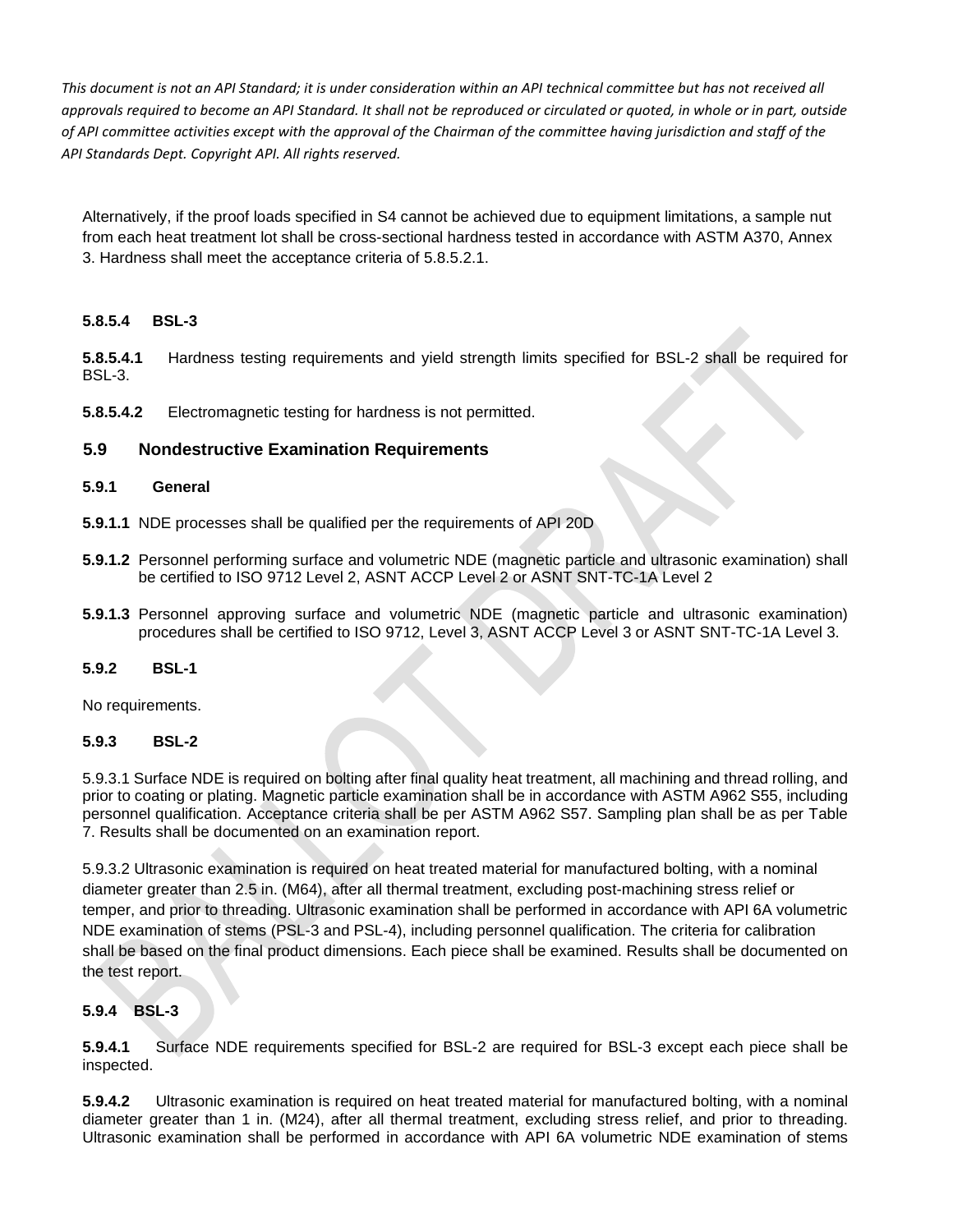(PSL-3 and PSL-4), including personnel qualification. The criteria for calibration shall be based on the final product dimensions. Each piece shall be examined. Results shall be documented on the test report.

## **5.10 Dimensional and Visual Inspection**

#### **5.10.1 General**

All dimensions and visual inspections shall meet the requirements of the applicable ASTM or the equipment manufacturer's specification. Inspections shall be performed prior to coating. Results shall be documented on an inspection report. Undersizing of external threads is not permissible. Oversizing of internal threads shall only be provided when:

- a) specified and defined by the purchaser, and
- b) explicitly allowed by the API product specification or the intended application.

#### **5.10.2 BSL-1 Sample Size**

Sample size shall be as required by the applicable ASTM specification.

#### **5.10.3 BSL-2 Sample Size**

Sample size shall be in accordance with Table 7.

#### **5.10.4 BSL-3 Sample Size**

Each piece shall be dimensionally and visually inspected.

## **5.11 Final Acceptance Testing**

#### **5.11.1 BSL-1 Final Acceptance Testing**

All testing shall be performed in accordance with this specification and the applicable material specifications.

#### **5.11.2 BSL-2 & BSL-3 Final Acceptance Testing**

All required tests, including those certified by the raw material manufacturer, shall be performed by a laboratory accredited to ISO 17025. For ultrasonic examination, magnetic particle inspection, and liquid penetrant inspection, ISO 17020 is an acceptable alternative to ISO 17025.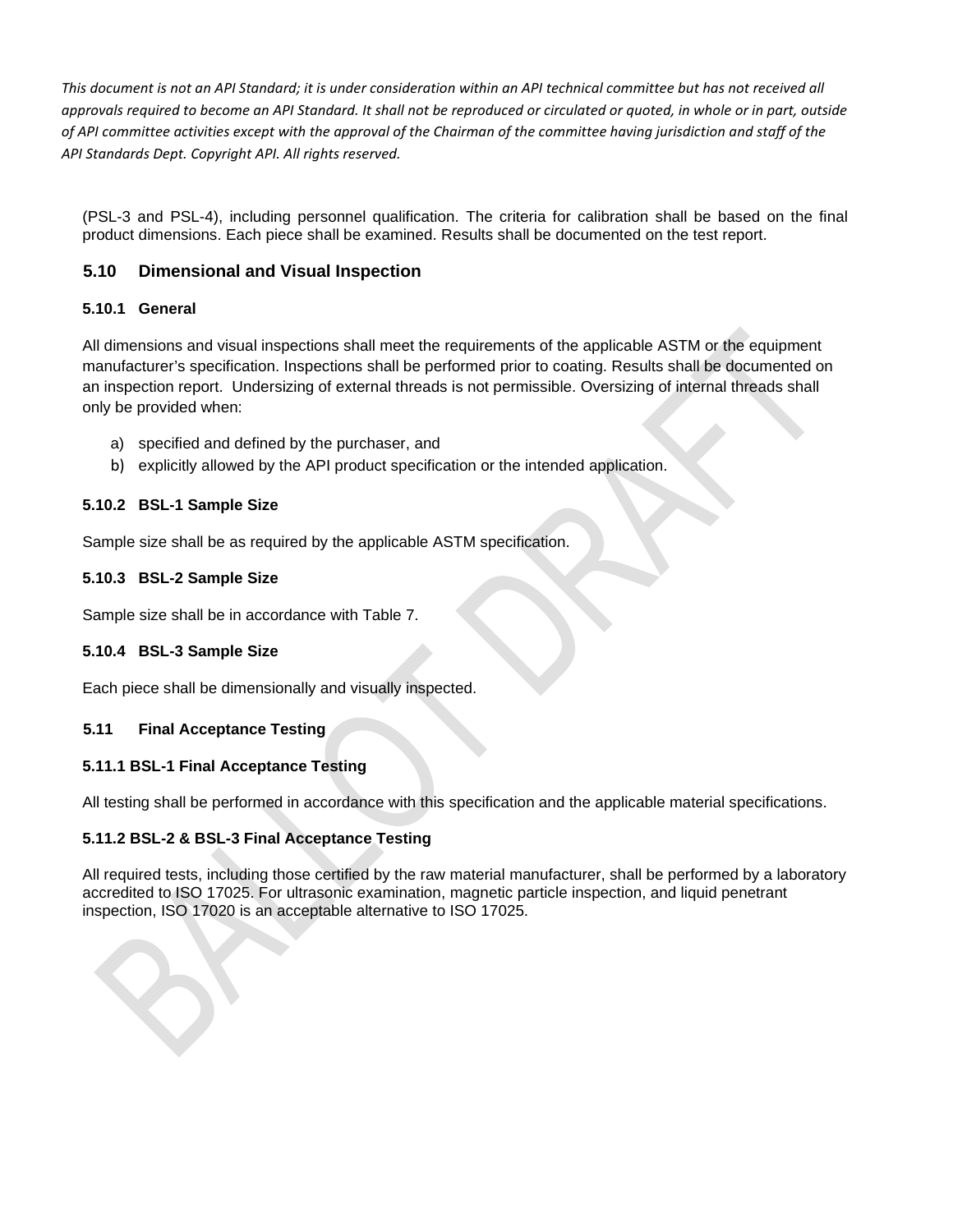| <b>Manufactured Lot Size</b>                                                                    | <b>Sample Size</b> |  |
|-------------------------------------------------------------------------------------------------|--------------------|--|
| $2$ to $8$                                                                                      | <b>ALL</b>         |  |
| 9 to 50                                                                                         | 8                  |  |
| 51 to 90                                                                                        | 13                 |  |
| 91 to 150                                                                                       | 20                 |  |
| 151 to 280                                                                                      | 32                 |  |
| 281 to 500                                                                                      | 50                 |  |
| 501 to 1200                                                                                     | 80                 |  |
| 1201 to 3200                                                                                    | 125                |  |
| 3201 to 10,000                                                                                  | 200                |  |
| 10,001 to 35,000                                                                                | 315                |  |
| 35,001 to 150,000                                                                               | 500                |  |
| 150,001 to 500,000                                                                              | 800                |  |
| 500,001 and over                                                                                | 1250               |  |
| Based on ANSI/ASQ Z1.4 Table 1, general inspection level II.                                    |                    |  |
| NOTE <sub>1</sub><br>Acceptance number is zero.<br>NOTE <sub>2</sub><br>Sample shall be random. |                    |  |

**Table 7—Sampling for Dimensional, Visual, and Surface NDE Inspection**

## **6 Calibration Systems**

Inspection, measuring, and testing equipment used for acceptance shall be identified, inspected, calibrated, and adjusted at specific intervals in accordance with ISO 17025 and this standard. Calibration standards shall be traceable to the applicable national or international standards agency and shall be no less stringent than the requirements included herein. Inspection, measuring, and testing equipment shall be used only within the calibrated range. Calibration intervals shall be established based on repeatability and degree of usage and shall meet applicable test method requirements.

## **7 Test Report**

#### **7.1 General**

The test report shall be supplied to the purchaser and shall include the following.

#### **7.2 BSL-1**

BSL-1 test reports are as required by the applicable ASTM or equipment manufacturer's proprietary material specification.

#### **7.3 BSL-2 and BSL-3**

**7.3.1** BSL-2 and BSL-3 test reports shall be original copies from the bolting manufacturer and shall include the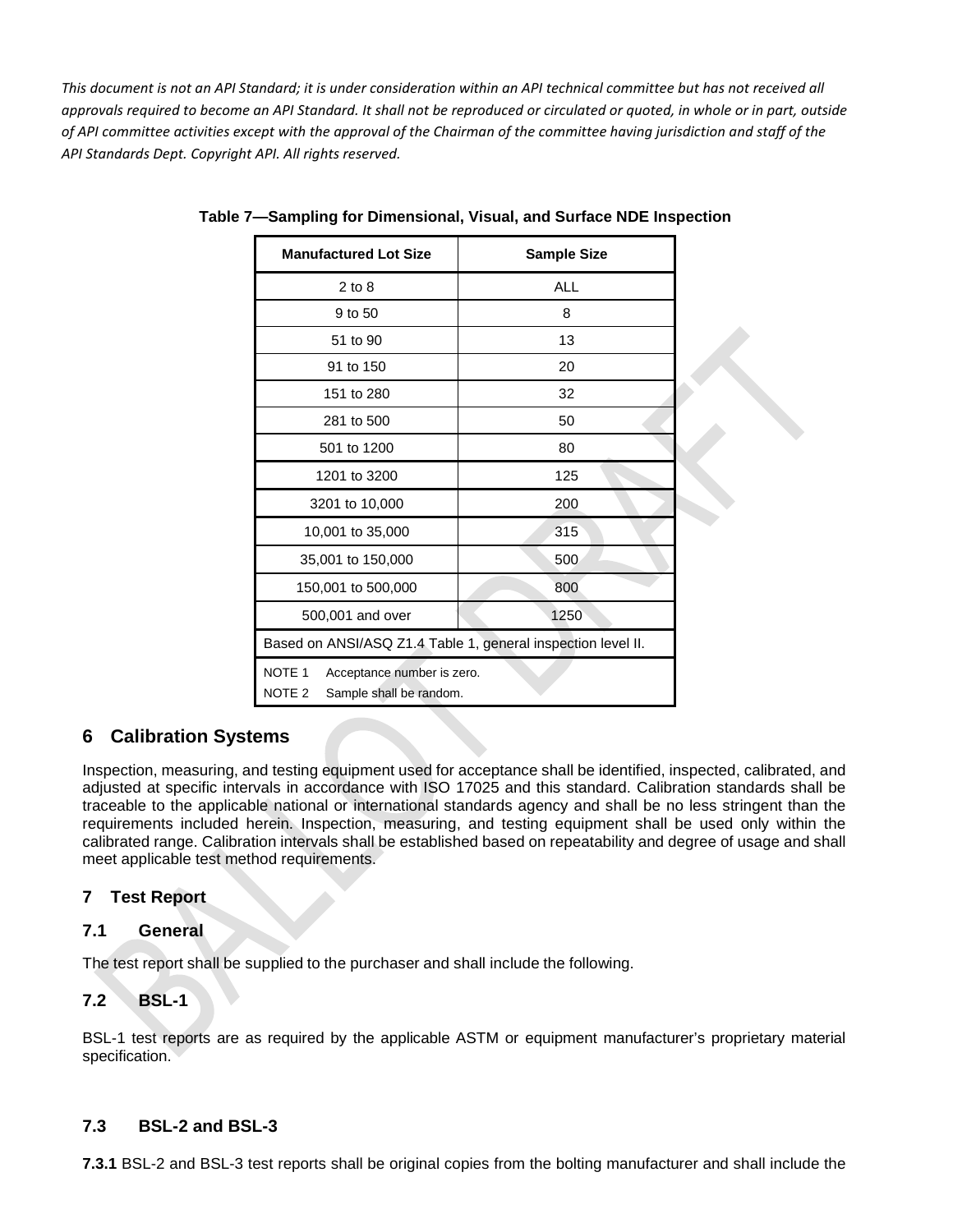following, as applicable:

- manufacturing process specification reference number including revision;
- copy of original mill certification;
- hot work reduction ratio:
- heat treat parameters including times, temperatures, quench media, and diagram or photo of furnace loading;
- results of mechanical tests:
- results of macrostructure evaluations;
- results of microstructure evaluations:
- results of dimensional inspection;
- results of visual inspection;
- results of NDE inspections;
- type of coating, where applicable;
- manufactured lot quantity, i.e., actual lot size manufactured;
- method of thread forming, i.e., machine cut or thread rolled;
- BSL qualification level;
- certification that the product meets the requirements of this standard; and
- statement of no weld repair.

**7.3.2** Product that has been retested or reheat treated as per ASTM A962, section 16 (exclusive of retempering) shall be identified as such on the certificates.

## **8 Marking**

#### **8.1 ASTM Product Marking**

Product marking shall be in accordance with ASTM A193/A193M, ASTM A194/A194M, ASTM A320/A320M, ASTM A540/A540M, ASTM A962/A962M or the equipment manufacturer's proprietary bolting material specification, as applicable.

NOTE The referenced ASTM specifications require physical marking of individual parts for headed bolting  $\frac{1}{4}$  in. (M6) nominal diameter and larger, for studs  $\frac{3}{8}$  in. (M10) nominal diameter and larger and for nuts of all sizes.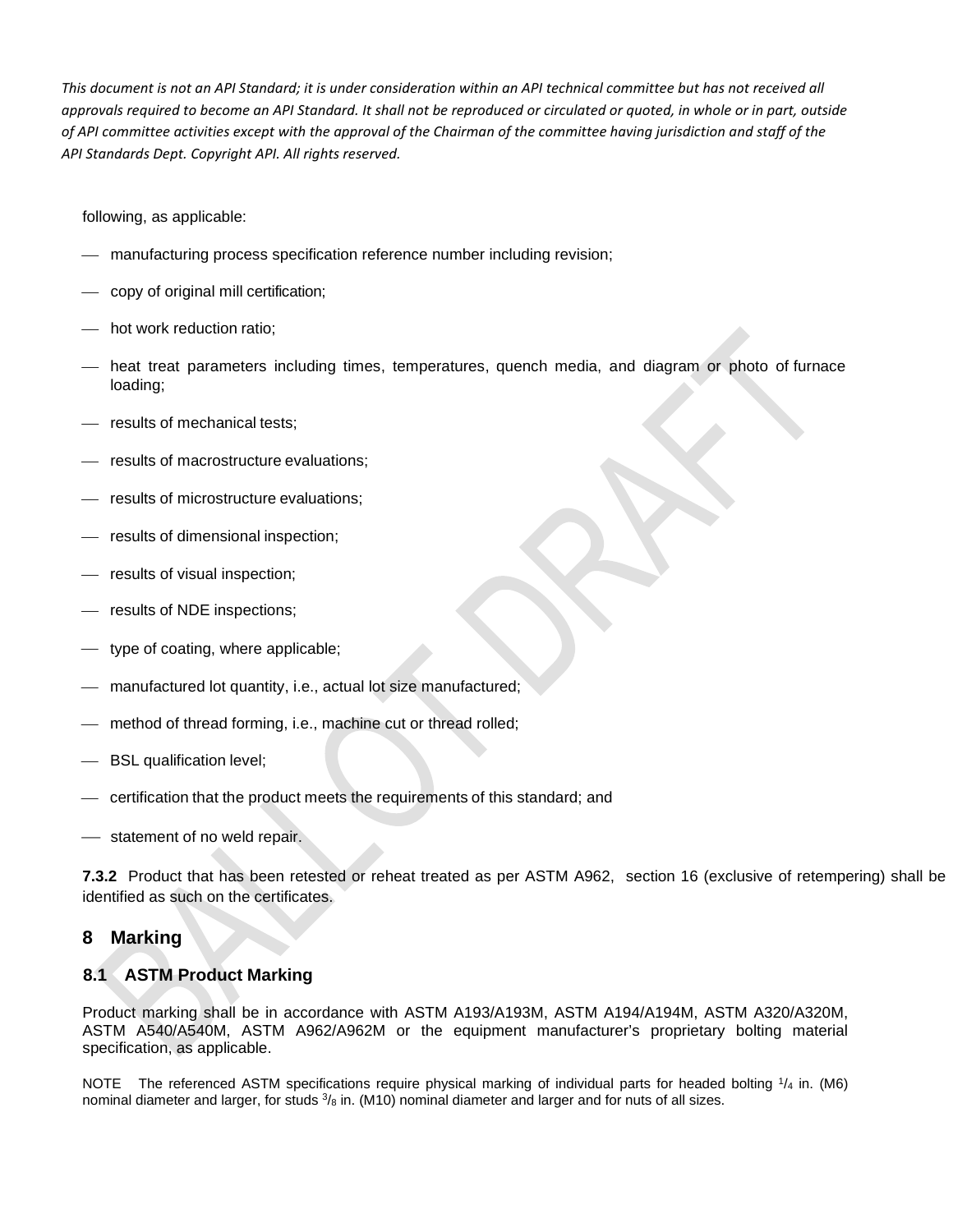## **8.2 Marking Required by This Specification**

**8.2.1** Bolting shall be marked with unique heat treatment lot identification and the following:

- a) "20E1" for BSL-1,
- b) "20E2" for BSL-2,
- c) "20E3" for BSL-3.
- **8.2.2** A raw material "cast" or "heat" number (or any part thereof) shall not be used as the unique manufacturing lot number.

**8.2.3** Bolting with oversized internal threads shall have a "-O" appended to the product marking. For example, an oversized BSL-2 nut shall be marked "20E2-O".

**8.2.4** Each piece 1 in. (M24) nominal diameter and larger shall be marked. For bolting less than 1 in. (M24) nominal diameter, the bolting shall be securely containerized to maintain heat treatment lot identification and traceability. Multiple heat treatment lots shall not be mixed in a single container. Containers used in the processing, storing, and shipping of bolting not individually marked shall be clearly labeled with all marking information required by the relevant ASTM or equipment manufacturer's proprietary bolting material specifications and this standard.

**8.2.5** Where bolting is specified to be coated or plated, the required markings shall be applied prior to coating or plating.

**8.2.6** Markings on coated or plated fasteners shall be legible after coating or plating.

## **9 Record Retention**

The bolting manufacturer shall establish and maintain documented procedures to control all documents and data required by this standard. Records required by this standard shall be maintained for a minimum of 10 years from the date of manufacture. Documents and data may be in any type of media (hard copy or electronic) and shall be:

- a) maintained to demonstrate conformance with specified requirements,
- b) legible,
- c) retained and readily retrievable,
- d) stored in an environment to prevent loss,
- e) available and auditable by user/purchaser.

## **10 Storage and Shipping**

Bolting shall be packaged for storage and shipping in accordance with the written specifications of the bolting manufacturer.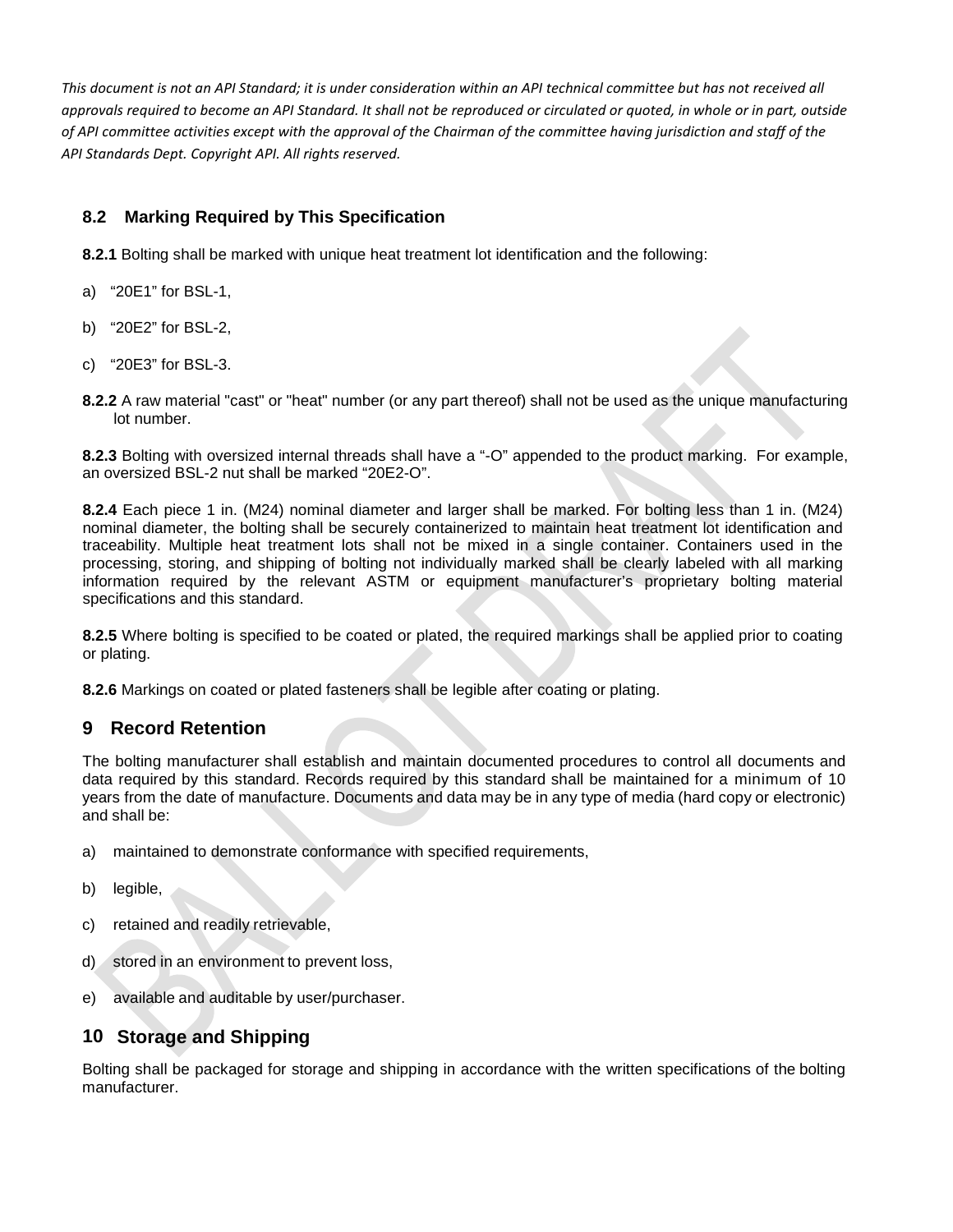## **Annex A (Normative)**

## **Raw Material Manufacturer Technical Audit Requirements**

#### **A.1 General**

- **A.1.1** As a part of the technical audit, the bolting manufacturer shall ensure that a raw material manufacturer has implemented controls for the raw material essential variables in Table 2 for each grade of raw material ordered.
- **A.1.2** On-site technical audits of the raw material manufacturer shall be performed and documented by the bolting manufacturer's technical authority (see 3.1.17). The bolting manufacturer shall document the approval of the technical audit report.
- **A.1.3** Raw material manufacturers shall be qualified to a specific grade listed in 4.4.1 per facility location.

#### **A.2 Technical Audit Questions**

Table A.1 lists individual mill operations of raw material manufacturers. When an individual mill operation is applicable to the raw material being qualified by the bolting manufacturer, the technical audit questions listed for that operation shall be included in the raw material manufacturer technical audit.

| <b>Operation</b>                | <b>Technical Audit Questions</b>                          | <b>Minimum Acceptance Criteria</b>                                                                                                                                           |  |
|---------------------------------|-----------------------------------------------------------|------------------------------------------------------------------------------------------------------------------------------------------------------------------------------|--|
| <b>Electric Furnace</b><br>(EF) | What type of furnace is used?                             | Electric Furnace or Electric-Arc Furnace                                                                                                                                     |  |
|                                 | How is final chemistry controlled?                        | Internal melt aims; either electronic<br>software calculations or manual<br>elemental reversion rate calculations                                                            |  |
|                                 | How are the transfer ladles maintained at<br>temperature? | Pre-heating at temperatures greater<br>than 212°F (100°C)                                                                                                                    |  |
|                                 | How is pouring temperature controlled?                    | Either calibrated thermocouple or<br>optical/infrared pyrometer                                                                                                              |  |
|                                 | How and when is scrap tested for<br>radioactivity?        | Either when entering the facility or prior<br>to building scrap load for addition to the<br>EF; testing by manual or automated<br>Geiger Counter or Gamma ray<br>radiography |  |

#### **Table A.1 – Technical Mill Audit Questions**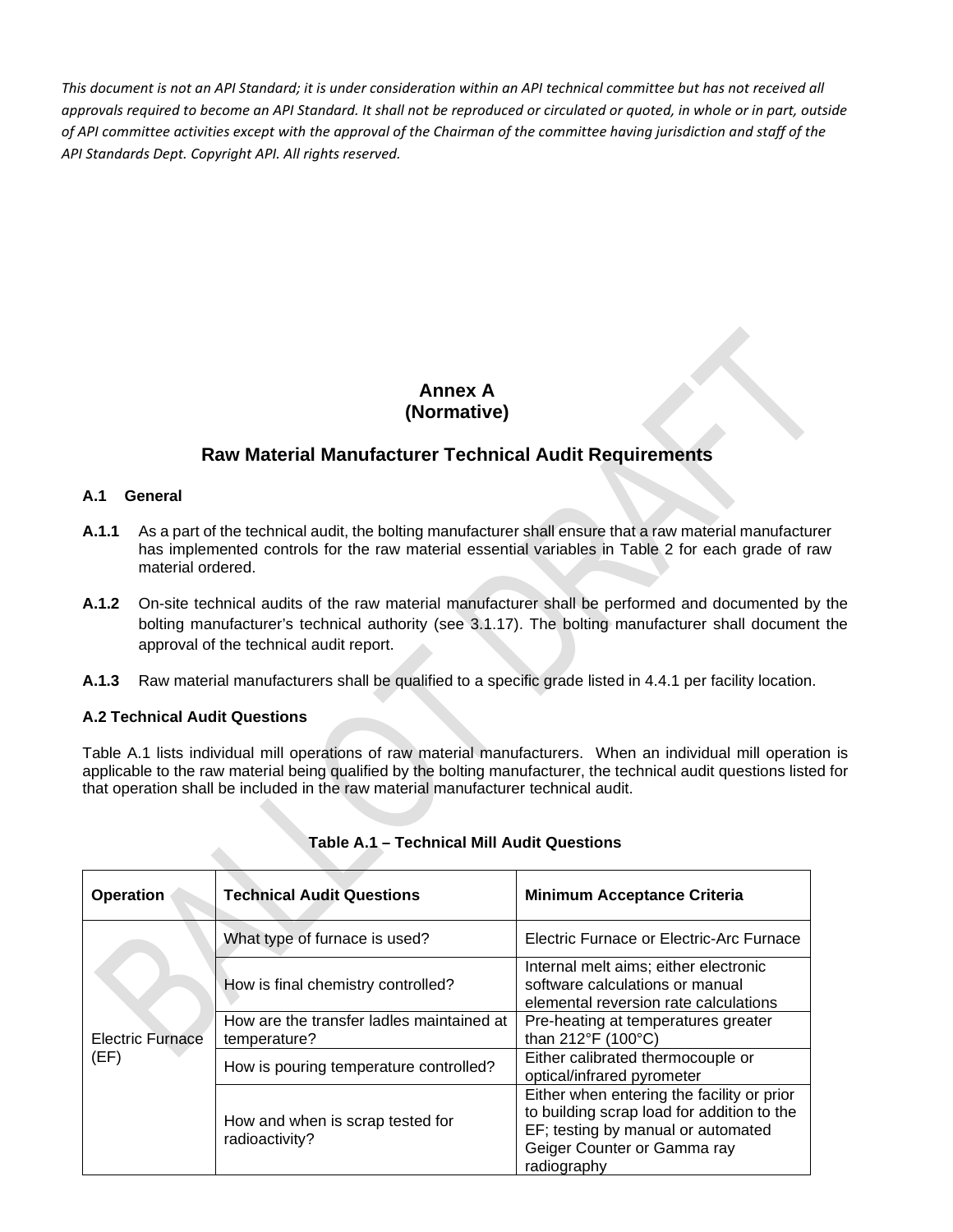| Vacuum<br>Degassing (VD)                 | How is residual gas content determined?                                       | Either time under negative pressure<br>from empirical data or chemical<br>analyses                                                                                                                                                        |
|------------------------------------------|-------------------------------------------------------------------------------|-------------------------------------------------------------------------------------------------------------------------------------------------------------------------------------------------------------------------------------------|
|                                          | How is the ladle vacuum controlled and<br>maintained?                         | Digital control; scheduled maintenance<br>procedures                                                                                                                                                                                      |
| Argon-Oxygen<br>Decarburization<br>(AOD) | How are additions controlled?                                                 | Internal melt aims; either electronic<br>software calculations or manual<br>elemental reversion rate calculations                                                                                                                         |
|                                          | How are the Argon and Oxygen ratios<br>controlled?                            | Pneumatic pressure controls; use of<br>tuyeres                                                                                                                                                                                            |
|                                          | How is tapping chemistry controlled?                                          | Internal melt aims; either electronic<br>software calculations or manual<br>elemental reversion rate calculations;                                                                                                                        |
| Ingot Pouring<br>(Teeming)               | What is the pouring process (top or<br>bottom)?                               | Bottom pouring acceptable for all BSLs;<br>Top pouring is not acceptable                                                                                                                                                                  |
|                                          | What are methods used to control top<br>pour process?                         | Steady state flow upon start of<br>pouring/teeming, no breaks or pauses<br>allowed during pour                                                                                                                                            |
|                                          | How is ladle temperature maintained?                                          | Ladle hot topping insulation or cover,<br>proper slag layer without<br>breaks/separation in layer, and/or<br>controlled superheating                                                                                                      |
|                                          | Is Argon shrouding used?                                                      | Recommended to prevent ladle stream<br>oxidation                                                                                                                                                                                          |
|                                          | What are the hot-topping practices?                                           | Use of insulating sideboards, insulating<br>powder or cover (i.e., Vermiculite), a<br>reduction in ladle pouring rate, and/or<br>other insulating methods                                                                                 |
|                                          | How are ingot cropping practices<br>controlled?                               | Either historical established minimums<br>for ingot tops and bottoms or by<br>ultrasonic testing                                                                                                                                          |
|                                          | What type of continuous caster (vertical,<br>traditional bend, etc.) is used? | All are acceptable                                                                                                                                                                                                                        |
|                                          | What is the frequency of tundish<br>changes?                                  | Shall be based on refractory life                                                                                                                                                                                                         |
| Continuous<br>Casting<br>(Concast)       | How are heat transitions identified and<br>controlled?                        | Either historical established minimum<br>lengths for transition material scrapping,<br>chemical analyses, or other transition<br>material identification that is unique<br>from each heat                                                 |
|                                          | How is superheat, cast speed, and<br>strand cooling controlled?               | Each shall be documented for the<br>intended grade; monitored by either<br>calibrated thermocouple or<br>optical/infrared pyrometer                                                                                                       |
|                                          | Is electromagnetic stirring used? If yes,<br>where in the cast?               | At least one location is recommended<br>prior to the intersection of any two cast<br>strand solidification fronts (for square<br>bar) or prior to the "V" solidification point<br>(for round bar)<br>NOTE: The actual location and number |
|                                          |                                                                               | of setups are based on type of caster in<br>use                                                                                                                                                                                           |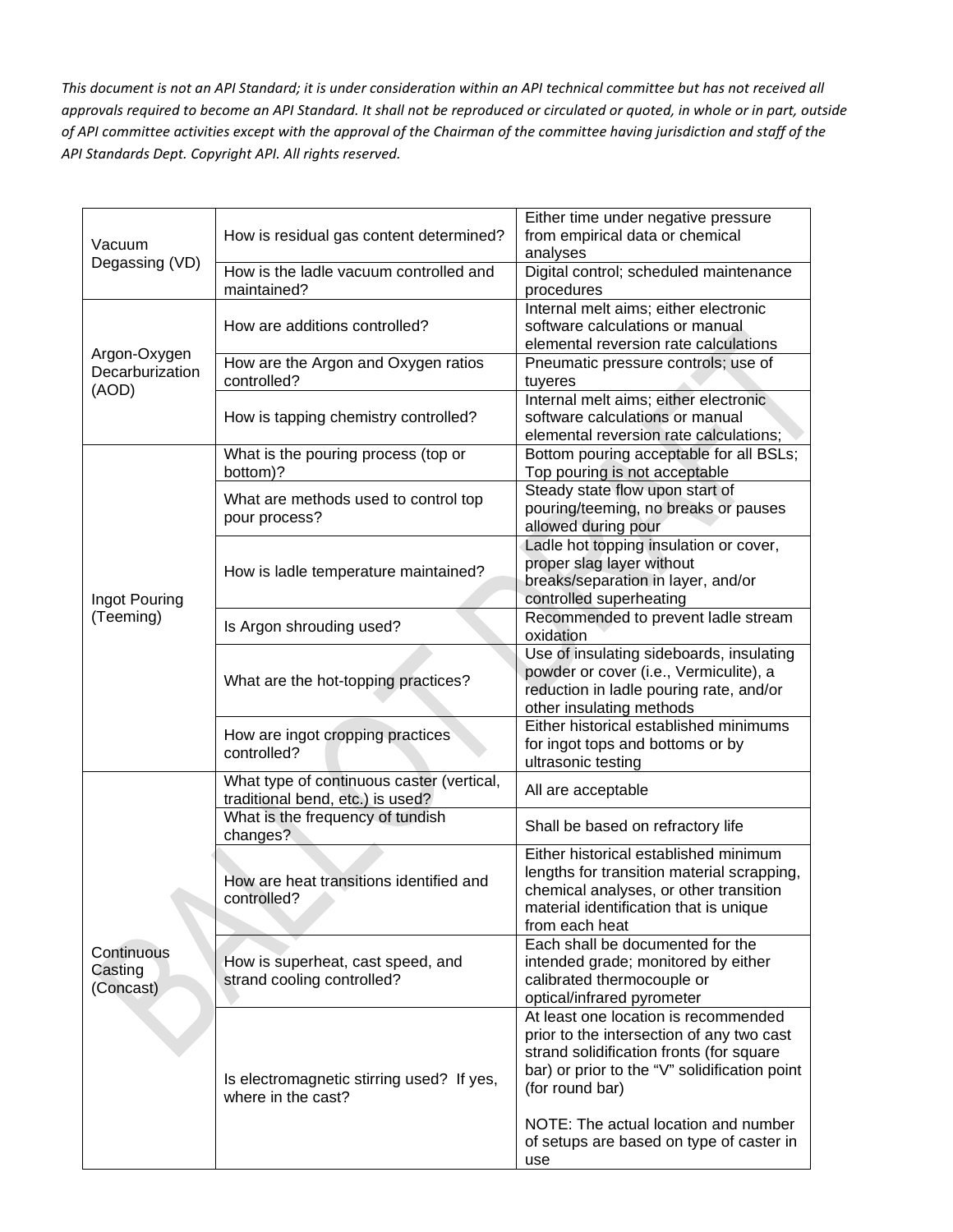| Vacuum<br>Induction                        | What is the pouring process (top or<br>bottom)?                             | Bottom pouring acceptable for all BSLs;<br>Top pouring is not acceptable |
|--------------------------------------------|-----------------------------------------------------------------------------|--------------------------------------------------------------------------|
|                                            | How is the vacuum controlled and<br>maintained?                             | Digital pressure monitoring; automatic                                   |
|                                            |                                                                             | vacuum pumping controls with required                                    |
|                                            |                                                                             | minimum negative pressure value                                          |
| Melting (VIM)                              |                                                                             | Internal melt aims; either electronic                                    |
|                                            | How is final chemistry controlled?                                          | software calculations or manual<br>elemental reversion rate calculations |
|                                            |                                                                             | Internal melt aims; known chemistry                                      |
|                                            | How is scrap chemistry controlled?                                          | prior to addition into ladle.                                            |
|                                            | How are melt rate and hot-topping<br>practices controlled?                  | Computer controlled melt rate step-                                      |
|                                            |                                                                             | down practices; directionally controlled                                 |
|                                            |                                                                             | solidification                                                           |
|                                            | What is the electrode size?                                                 | All sizes acceptable                                                     |
| Vacuum Arc                                 | How is vacuum controlled and<br>maintained?                                 | Digital pressure monitoring; automatic                                   |
| Remelting                                  |                                                                             | vacuum pumping controls with required                                    |
| (VAR)                                      |                                                                             | minimum negative pressure value                                          |
|                                            | How is final re-melt ingot chemistry                                        | Internal melt aims; either electronic                                    |
|                                            | controlled?                                                                 | software calculations or manual                                          |
|                                            |                                                                             | elemental reversion rate calculations                                    |
|                                            | What is/are the final ingot size(s)?                                        | All sizes acceptable to achieve proper                                   |
|                                            |                                                                             | hot work ratio for applicable BSL                                        |
|                                            | How are melt rate and hot-topping<br>practices controlled?                  | Computer controlled melt rate step-                                      |
|                                            |                                                                             | down practices; directionally controlled<br>solidification               |
|                                            | How is cooling maintained in the molds?                                     | Copper-lining and water cooled, or                                       |
|                                            |                                                                             | other means established by the ESR                                       |
|                                            |                                                                             | manufacturer                                                             |
|                                            | How is flux added and controlled?                                           | Calculated flux dry weight based on                                      |
|                                            |                                                                             | grade and ingot size; manual or                                          |
| Electro-Slag                               |                                                                             | automatic additions acceptable                                           |
| Remelting                                  |                                                                             | Defined by calculated flux dry weight                                    |
| (ESR)                                      | Is slag/flux cap thickness controlled?                                      | based on grade and ingot size                                            |
|                                            | What is the electrode size?                                                 | All sizes acceptable                                                     |
|                                            |                                                                             | Internal melt aims; either electronic                                    |
|                                            | How is final re-melt ingot chemistry                                        | software calculations or manual                                          |
|                                            | controlled?                                                                 | elemental reversion rate calculations                                    |
|                                            |                                                                             | All sizes acceptable to achieve proper                                   |
|                                            | What is/are the final ingot size(s)?                                        | hot work ratio for applicable BSL                                        |
|                                            | Is lab testing in-house? If yes, is the lab<br>ISO 17025 qualified?         | Yes or no; identify lab qualifications                                   |
|                                            | How are the chemistry samples during                                        |                                                                          |
| Mill Testing and<br><b>Quality Control</b> | steelmaking identified and controlled?                                      | Unique identification traceable to heat                                  |
|                                            | Is the lab capable to perform trace                                         |                                                                          |
|                                            | element analysis?                                                           | Yes or no; identify lab capabilities                                     |
|                                            | Is PMI capability available?                                                | Yes or no; identify lab capabilities                                     |
|                                            | Is NDE available? If yes, is there a<br>certified ASNT Level III available? | Yes or no; identify NDE qualifications                                   |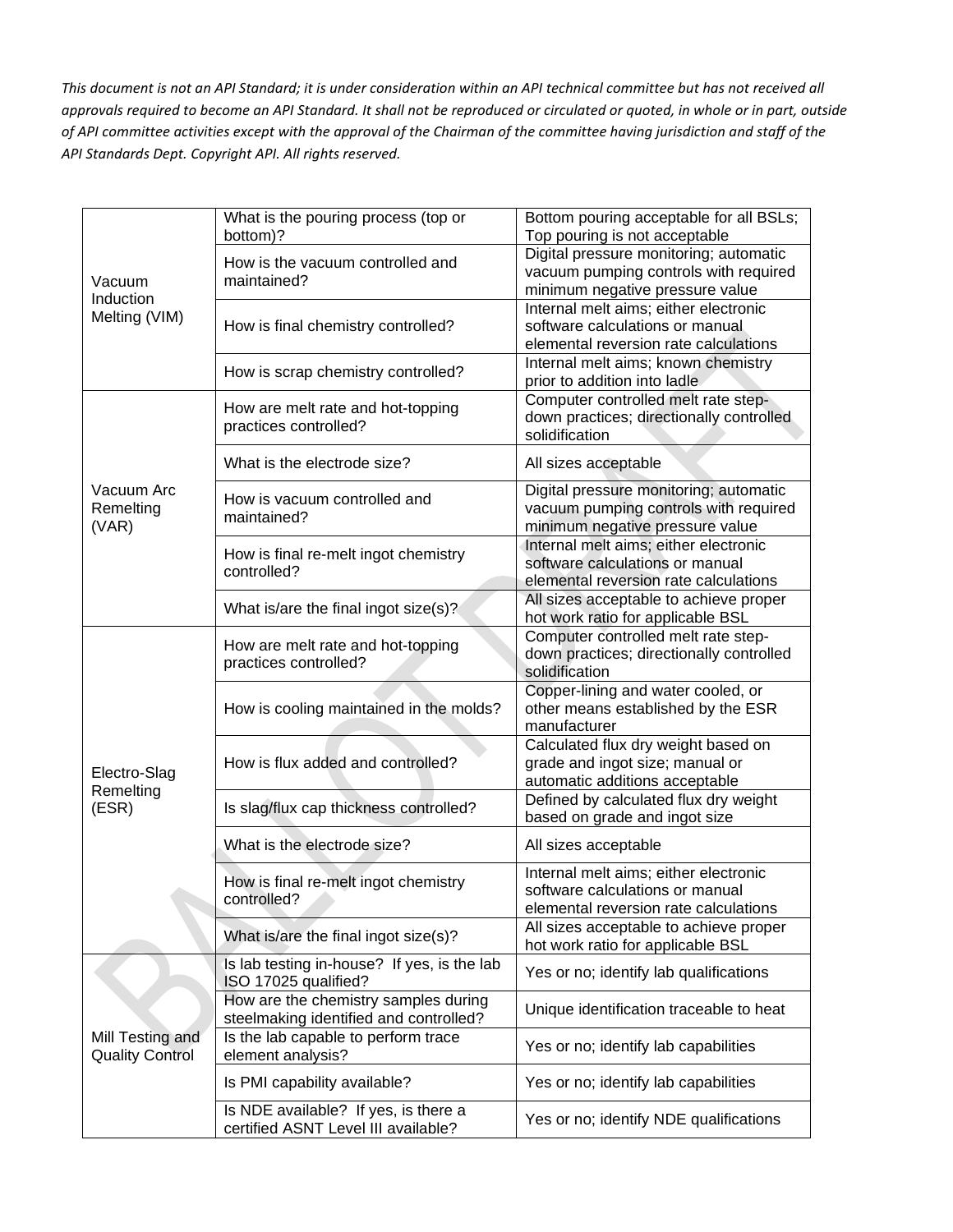|                                                                                                | Is ultrasonic examination available? If<br>yes, is ultrasonic examination controlled<br>per 5.9.3.2 and 5.9.4.2? | Yes or no; identify NDE capabilities and<br>qualifications                                                                               |
|------------------------------------------------------------------------------------------------|------------------------------------------------------------------------------------------------------------------|------------------------------------------------------------------------------------------------------------------------------------------|
| Hot<br>Work/Reduction<br>Ratios                                                                | How is hot work calculated?                                                                                      | Per API 20B                                                                                                                              |
|                                                                                                | Is hot work continuous or discrete?                                                                              | Hot work shall be uniform throughout<br>the bar cross-section                                                                            |
|                                                                                                | How is hot working temperature<br>controlled?                                                                    | Either calibrated thermocouple or<br>optical/infrared pyrometer                                                                          |
|                                                                                                | What is the maximum hot work ratio<br>possible?                                                                  | No limit                                                                                                                                 |
|                                                                                                | Are bars upset forged?                                                                                           | Bars shall have a wrought,<br>homogeneous microstructure                                                                                 |
| <b>Heat Treatment</b><br>(only for bar<br>heat treated by<br>the raw material<br>manufacturer) | Do furnaces meet the survey and<br>calibration requirements of API 6A, SAE<br>AMS2750 or SAE AMS-H-6875?         | Furnaces surveyed annually;<br>thermocouples calibrated every 3<br>months                                                                |
|                                                                                                | Is induction heating per ASTM A1100<br>used?                                                                     | Yes or no; identify capabilities and<br>qualifications                                                                                   |
|                                                                                                | Is heat treatment controlled per 5.3.2,<br>5.3.3, and 5.3.4?                                                     | Yes or no; identify capabilities and<br>qualifications                                                                                   |
|                                                                                                | What is maximum transfer time?                                                                                   | Bar shall be transferred to the quench<br>tank, or full quenching underway, within<br>120 seconds upon completely exiting<br>the furnace |
|                                                                                                | What method is used to control and<br>maintain quench temperature?                                               | Either calibrated thermocouple or<br>optical/infrared pyrometer                                                                          |
| Traceability and<br>Marking                                                                    | How are individual bar identifications<br>maintained?                                                            | Bars shall be hard-stamped, tagged, or<br>marked with indelible ink                                                                      |
|                                                                                                | What is the minimum bar size for<br>physical stenciling/stamping of the<br>identification?                       | No limit; identify capabilities                                                                                                          |
|                                                                                                | How are bar surface defects addressed?                                                                           | Procedure for identifying surface<br>defects; no weld repair allowed                                                                     |